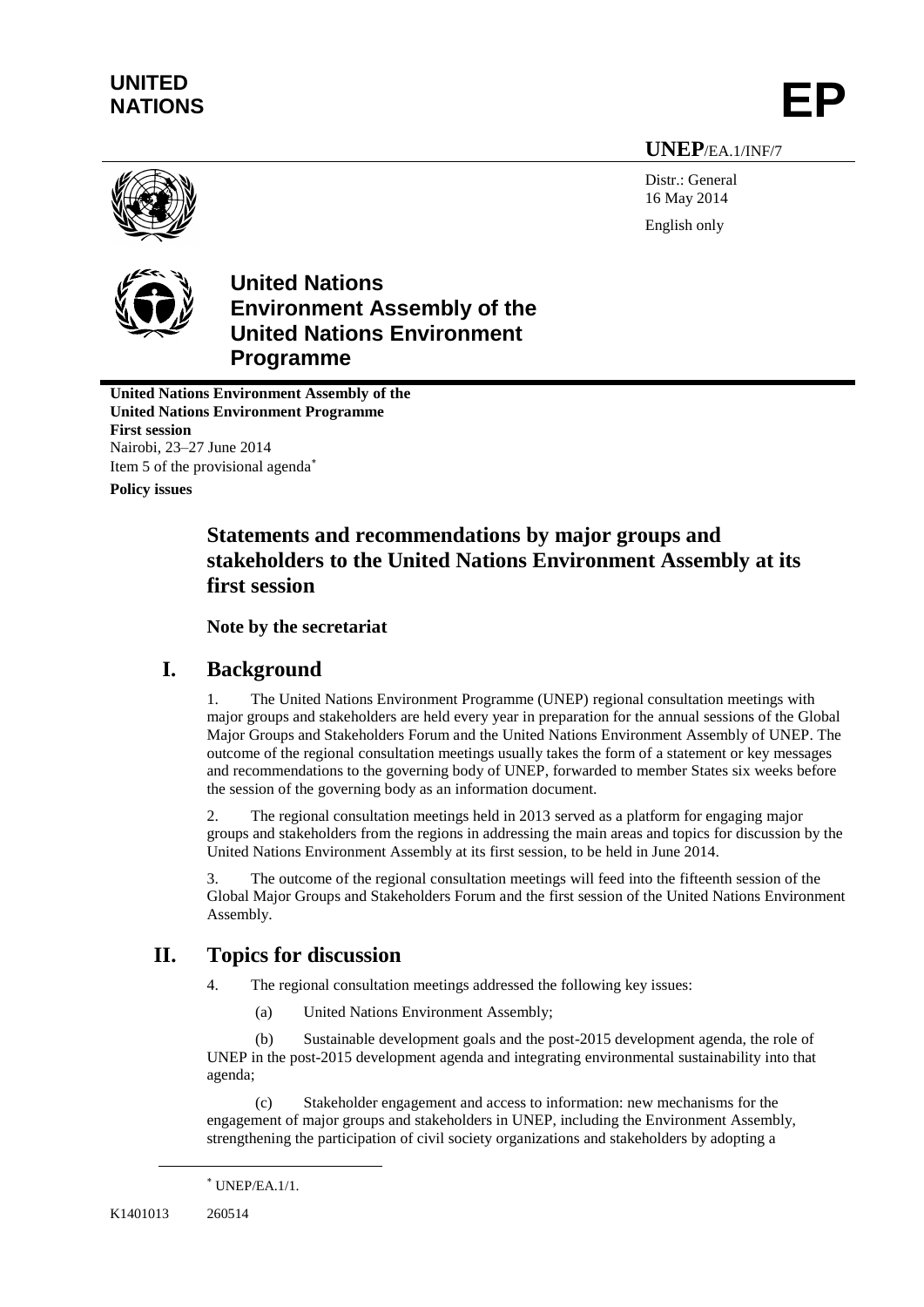stakeholder engagement policy, and the application of the Guidelines for the Development of National Legislation on Access to Information, Public Participation and Access to Justice in Environmental Matters (Bali Guidelines);

(d) The 10-year framework of programmes on sustainable consumption and production patterns; and

(e) Regional priorities.

5. The dates and venues of the regional consultation meetings are set out in table 1.

Table 1

**Dates and venues of the regional consultation meetings**

| Region                      | Meeting dates and venues                |
|-----------------------------|-----------------------------------------|
| Africa                      | 12–15 October 2013, Gaborone            |
| Europe                      | 4 and 5 November 2013, Istanbul, Turkey |
| Western Asia                | 26 and 27 November 2013, Amman          |
| Asia and the Pacific        | 17 and 18 September 2013, Phnom Penh    |
| Latin America and Caribbean | 18 and 19 November 2013, Panama City    |
| North America               | 3 and 4 December 2013, Washington, D.C. |

6. A total of 273 participants attended the regional consultation meetings. Table 2 provides an overview of the distribution of participants by major group and by region. Non-governmental organizations were the most represented of the major groups and stakeholders with 53.8 per cent of the total number of participants followed by the "Other' category with 13.2 per cent of the total number.

Table 2 **Representation of major groups and stakeholders at the regional consultation meetings**

|                | Type of major group                                               | Africa         | Europe         | Western<br>Asia | Asia and<br>the Pacific | Latin America<br>and the<br>Caribbean | North<br>America | <b>Total</b>     | Percentage |
|----------------|-------------------------------------------------------------------|----------------|----------------|-----------------|-------------------------|---------------------------------------|------------------|------------------|------------|
| 1              | Business and industry                                             | $\Omega$       | $\theta$       |                 | $\mathbf{0}$            | $\overline{c}$                        | 6                | $\boldsymbol{9}$ | 3.29       |
| 2              | Children and youth                                                | 5              | $\overline{2}$ | 3               | 6                       | $\overline{c}$                        | 3                | 21               | 7.69       |
| 3              | Indigenous people                                                 | 2              | 1              | $\overline{0}$  | 5                       |                                       |                  | 10               | 3.66       |
| 4              | Local authorities                                                 | $\Omega$       | $\Omega$       | $\overline{0}$  | 1                       | $\overline{c}$                        | $\Omega$         | 3                | 1.09       |
| 5              | Non-governmental<br>organizations                                 | 33             | 13             | 18              | 51                      | 3                                     | 29               | 147              | 53.8       |
| 6              | Science and<br>technology (including<br>research and<br>academia) | $\overline{2}$ | 3              | 3               | 4                       | 3                                     | 8                | 23               | 8.42       |
| $\overline{7}$ | Women                                                             | $\overline{2}$ | 11             |                 | 3                       | $\overline{c}$                        | $\Omega$         | 19               | 6.95       |
| 8              | Farmers                                                           | $\theta$       | 1              | $\overline{0}$  | 1                       |                                       | $\Omega$         | 3                | 1.09       |
| 9              | Workers and trade<br>unions                                       | $\Omega$       | $\mathbf{0}$   | п               | $\mathbf{0}$            |                                       | $\Omega$         | $\overline{2}$   | 1.09       |
| 10             | Other <sup>a</sup>                                                | 24             | $\overline{2}$ |                 | 5                       | $\theta$                              | $\overline{4}$   | 36               | 13.18      |
|                | <b>Total</b>                                                      | 68             | 33             | 28              | 76                      | 17                                    | 51               | 273              | <b>100</b> |

Includes stakeholders such as faith-based groups, the media, foundations, organizations whose mandates cut across several sectors, as well as intergovernmental bodies such as the Islamic Educational, Scientific and Cultural Organization.

# **III. Statements and recommendations**

7. The annex to the present note contains statements and recommendations from major groups and stakeholders prepared during the regional consultation meetings. The key messages contained in the statements and recommendations reflect areas in which general consensus was reached at the meetings; however, the various groups represented did not necessarily endorse every conclusion. The annex has not been formally edited.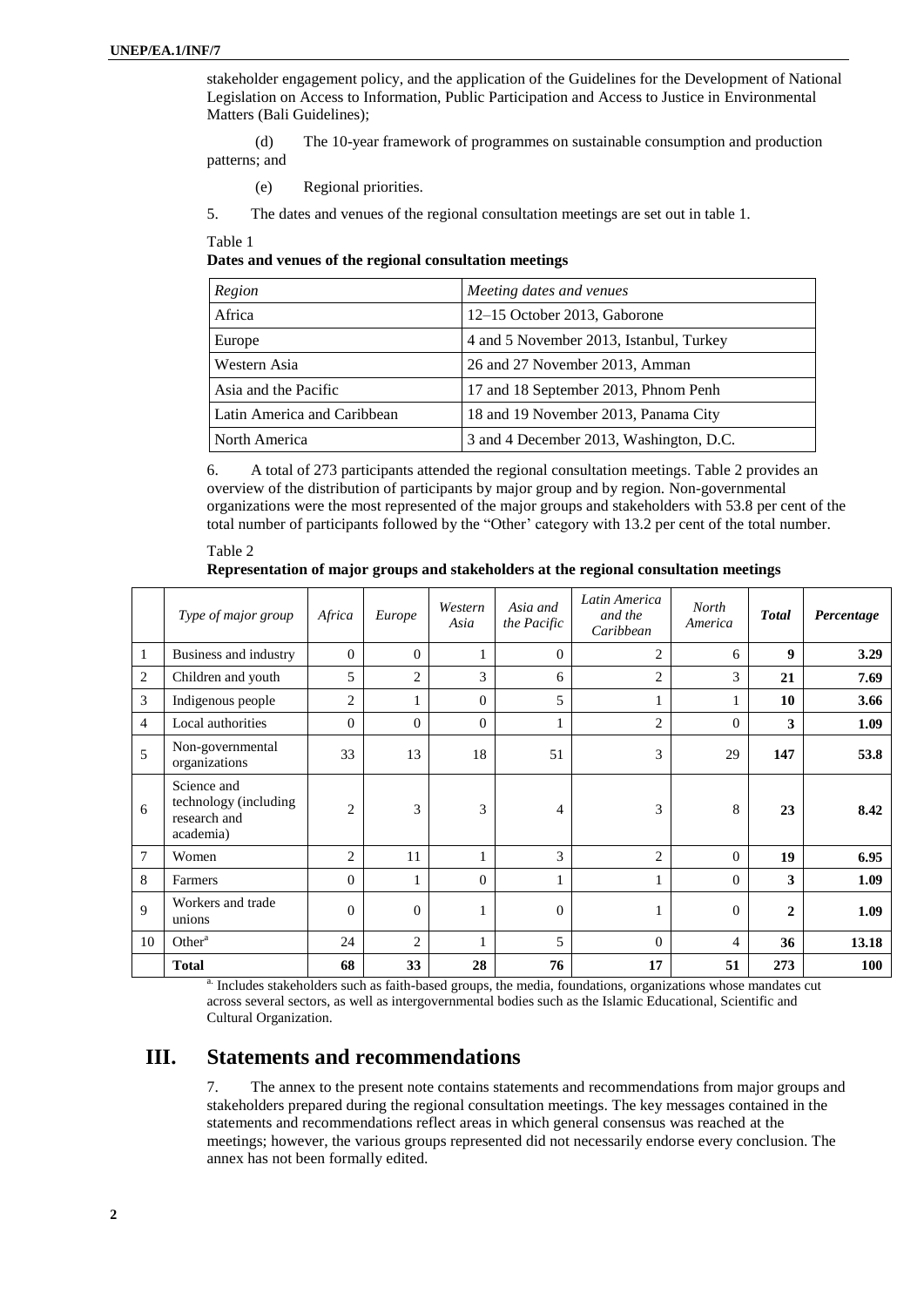# **Annex**

**Outcomes of the regional consultation meetings with major groups and stakeholders<sup>a</sup>**

# **AFRICA ANNUAL REGIONAL CONSULTATIONS MEETING WITH MAJOR GROUPS AND STAKEHOLDERS IN PREPARATION FOR THE 15TH UNEP GLOBAL MAJOR GROUPS AND STAKEHOLDERS FORUM (GMGSF-15) AND FIRST SESSION OF THE UNITED NATIONS ENVIRONMENT ASSEMBLY OF UNEP (UNEA-1), 12-15 OCTOBER 2013 (GABORONE, BOTSWANA)**

# **CIVIL SOCIETY COMMUNIQUE TO THE FIFTH AMCEN SPECIAL SESSION AND RECOMMENDTIONS TO THE UNEA**

We, the representatives of African Civil Society Organizations and Networks under the auspices of Pan African Climate Justice Alliance met in Gaborone, Botswana, on October 12-14, 2013 for the Pre-AMCEN African Civil Society Consultative Workshop, ahead of the 5th Special Session of the African Ministerial Conference on the Environment (AMCEN). The Workshop also served as the UNEP Regional Consultative Meeting with Major Groups and Stakeholders in the Africa Region (MGSF) in preparation for the Global Ministerial Environment Forum and 15th Session of the Global Major Groups and Stakeholders Forum scheduled to take place in 2014.

Aware that the IPCC-WG I released in Stockholm, Sweden in September 2013 raised red flag on the rapidly heating earth and the certainty of man's contribution to the growing concentration of greenhouse gas into the atmosphere;

**Further aware** that the adverse effects of climate change manifested by prolonged droughts, shifting seasons, rising sea water levels, tropical cyclones, land slides, newly emerging environmental refugees, and diseases have compromised Africa's right to development and attainment of national sustainable development and poverty reduction aspirations;

**Concerned** that the last two decades have been characterised by unfulfilled promises and commitments by developed countries to Africa in particular hence breeding an atmosphere of ever-diminishing trust and confidence in international negotiations processes;

Further concerned of the cruel irony that a people who have lived for so long in harmony with Mother Earth, imprinting the lightest of footprints, now suffer a crisis they contributed the least towards it cause;

**Inspired** by the need to strengthen our voices as civil society and community groups to contribute to our Governments' Positions on various global standpoints.

**Acknowledging** the efforts by Africa to speak with one voice during the UNFCCC-COP 19 in Warsaw, Poland

Acknowledging the fact that non-state actors contribution to the UNFCCC process and its outcome is essential for informed policy formulation and monitoring of its implementation at all levels.

**Desirous** that the One Voice should be that of and be informed by realities of the local communities in the affirmation of the authority of the Civil Society and communities as the expression of the sovereign will of the people;

**Appreciating**, as a positive step, the COP18 outcome on decision made on promoting gender balance and improving the participation of women in UNFCCC negotiations and related processes;

**Recognizing** the progress made so far by the Africa Group, African Ministerial Conference on the Environment and African Union through CAHOSOCC to harmonise African climate change response efforts;

 $\overline{a}$ 

<sup>&</sup>lt;sup>a</sup> Issued without formal editing.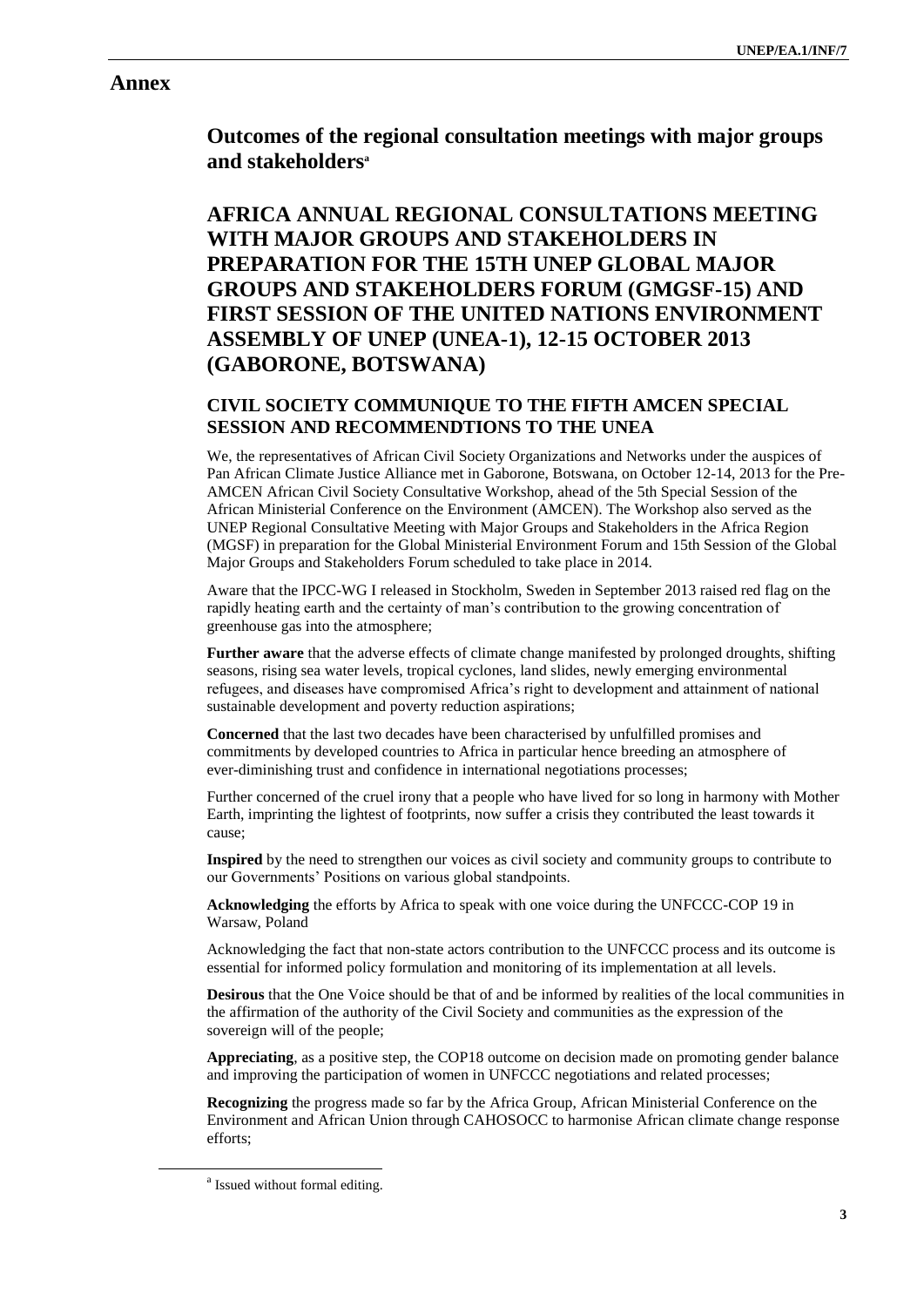## **Declares as follows;**

## **1. Keep Africa safe:**

We support the acceptance of "loss and damage" as a key area of discussion for the new climate agreement. Africa should also continue calling for the blanket of greenhouse gas in the atmosphere to be returned to well below 300ppm CO2eq and warming to be limited to well below 1 degree Celsius above pre-industrial levels, with the objective of returning to pre-industrial levels in the longer term.

Based on the accounts we have heard from the local communities, women, youth, indigenous groups of the intolerable conditions caused by climate change including a case of a pastoralist who took his life after losing all his cattle to a prolonged drought, and based on the report of IPCC Working Group I 5<sup>th</sup> assessment, even warming of this level globally risks warming of more than 1.5 degrees Celsius in Africa, dangerous interference with our climate, and loss and damage requiring compensation. A goal of "less than 2 degrees Celsius" is no longer ambitious as accepting it would be condemning Africa to incineration and to no modern development.

## **2. Ensure poverty eradication and food Security:**

Climate change poses grave risk to Africa's food security, and to the lives and livelihoods of smallholder farmers and rural poor communities. African leaders should thus ensure the decisions they support at global level leads to atmospheric concentrations stabilized in a time frame that safeguards food production and ecological systems to adapt naturally, and safeguards jobs and economic development. Agriculture remains one of the crucial sectors affected by climate change and which supports food and livelihoods security of millions around the world especially in developing countries. African governments should therefore put pressure to Parties and SBSTA to conclude the agriculture negotiations under UNFCCC with focus on adaptation and expand the remit to cover sustainable livestock production systems as part of solution to climate change.

### **3. Share the atmosphere fairly:**

African people have the inalienable right to achieve sustainable development by making use of a fair share of the Earth's global commons and resources. The carbon budget required to return to well below 300ppm CO2eq should be shared fairly with Africa taking into account the accumulative historical use of these resources by developed countries and the finance and technology transfers made available to developing countries.

### **4. Industrialized countries to cut excessive consumption and pollution:**

Comprehensive action to address climate change should constitute drastic emissions cut by industrialized countries at domestic level. The withdrawal of Canada, New Zealand, Russia and Japan from the KP2 and the continued refusal of United States to ratify the Kyoto Protocol are not good signals to the rest of the global community. These countries should accept their historical responsibilities, reconsider their position and recommit without further delay and conditions.

Though science points to the current emissions of some emerging economies exceeding the industrialized countries, we should recognize that current atmospheric concentrations are principally the result of historical emissions of greenhouse gases, the largest share of which originated in developed country Parties. There is an urgent need for emission cuts by having specific target for all Annex I parties to reduce emissions by at least 45% below 1990 levels by 2020 and 100% by 2050 below 1990 levels.

#### **5. Protect and compensate affected communities:**

African leaders should not compromise on their demand that ensures that industrialised countries compensate affected communities and countries for the full costs of avoiding harms, actual harms and damage, and lost opportunities for development resulting from climate change. Any effort to establish adaptation as an obligation and not a right, or to use adaptation as a means to divide or differentiate between developing countries should be resisted. An international mechanism for compensation on the loss and damage caused by extreme weather events related to climate change should thus be established. Though the Green Climate Fund has been established, many observers fear that it may follow the direction of other Climate Funds before it, which remain empty shells after they were shunned by industrialized countries, that favor undemocratic multilateral institutions the can control.

#### **6. Polluter not poor pays:**

Developed countries have prospered through "cheap carbon" growth while externalizing their costs to the atmosphere and to developing countries through what has been christened "offsetting". The costs are now born by Africa, as we mitigate and adapt to a crisis we played little role in causing. To avert a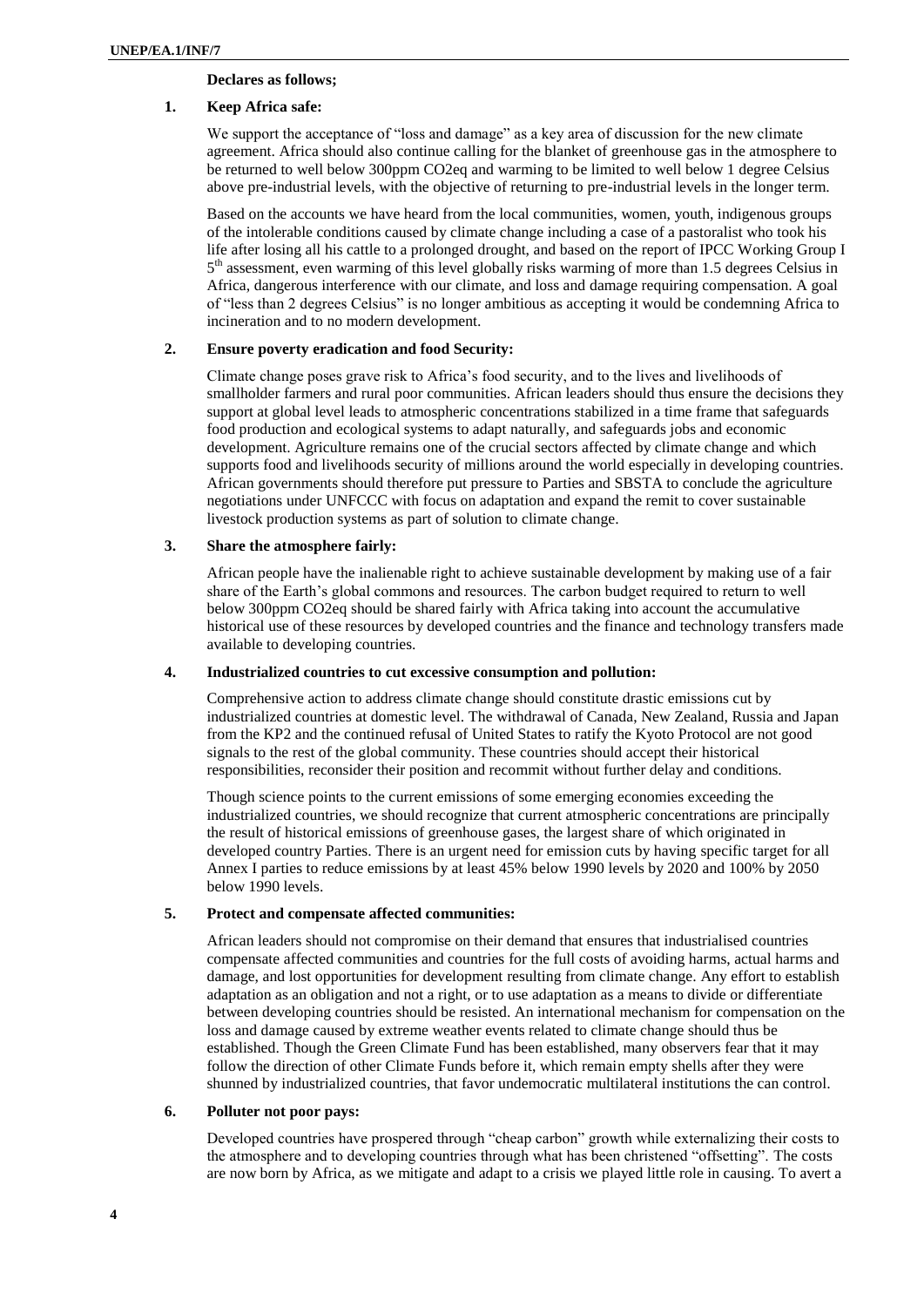climate catastrophe and enable mitigation, adaptation and technology transfer to developing countries, developed countries must make available financing of more than 1.5% of their GDP. Efforts to shift the burden of financing away from developed countries and towards developing countries or the markets that have not worked should be avoided. Creation of "unsupported" or "market" NAMAs (actions) are inconsistent with the Convention and thus experiments that are not worth investing.

### **7. Transfer the tools to adapt and develop.**

A "Marshall Plan for Africa and for the Earth" is an emergency that should awaken all stakeholders. Curbing global emissions within a decade requires technology transfers on a scale never before considered. African leaders should compel developed countries to remove intellectual property rights, pay full incremental costs of technology transfer to protect developing countries and contribute for peaking and declining of global emissions. Efforts to sell rather than transfer appropriate technologies, or to strengthen rather than relax intellectual property rights should not be allowed. Developed and developing countries should support the adoption and development of indigenous and locally innovated technology as well as ensuring efficiency in technology transfer and deployment.

#### **8. Fair not false solutions:**

Industrialized countries must not shift burdens to address climate change to developing countries, or seek to "divide and rule" the countries of the South, or to penalize developing countries through trade or other measures. Creation of global carbon markets or sectoral trading mechanisms, by which the developed countries will take more of Africa's rightful share of atmospheric space should be discouraged.

## **9. Systems change not climate change:**

We should acknowledge the structural causes of the present crisis, and that the climate crisis will not be solved with the same level of thinking that created it. A new system that restores harmony with nature and among human beings should be the only sustainable way to comprehensively deal with climate change impacts. To balance with nature, there must first be equity among human beings. There is need for fundamental change to the current system of social and economic organization. A new order building on the wisdom of our civilizations to live well and to live in harmony with Mother Earth should be the common clarion call for our leaders.

#### **10. Keep to the commitments made:**

More pressure from African leaders to ensure developed countries honour and deliver on their commitment of providing US\$100 Billion by the year 2020 should be exerted. Industrialised countries must scale up their Commitments to fulfil their obligation to provide adequate, new and additional funds as this amount is far from all estimates of climate finance needed by developing countries. In COP19, Africa should ask Parties to the Convention to establish a clear and transparent mechanism for monitoring, verification, and evaluation of delivery of climate funds.

Our leaders should call for immediate establishment of an independent process to conduct transparent and consultative verification on developed countries' claim that they have successfully delivered all FSF of over USD 30 billion to developing countries during 2010-2012 in accordance with controversial Copenhagen Accord, which metamorphosed into Cancun Agreement.

In light of the past failures and lessons learned from past and existing climate funds, the Green Climate Fund must ensure transparency, openness, local communities' easy access, country ownership and respond primarily to the needs of vulnerable communities. The Fund must respect such principles as sovereignty, self-determination the fulfilment of State obligations; "Do no harm", Financial integrity and anti-corruption, Public consultations, "Equity, non-discrimination and inclusion", "Compliance with International Law and Upward Harmonization with the Highest National and International Standards".

GCF must recognize that human and environmental rights obligations have primacy over financial obligations

### **11. Gender equity and enhanced stakeholder participation:**

Though COP18 made some progress in recognizing gender in negotiating text, still much need to be done. Participation of women, youth, indigenous people and marginalized groups in UNFCCC negotiations and representation of Parties in bodies should be balanced between North and South, taking into account the respective differences.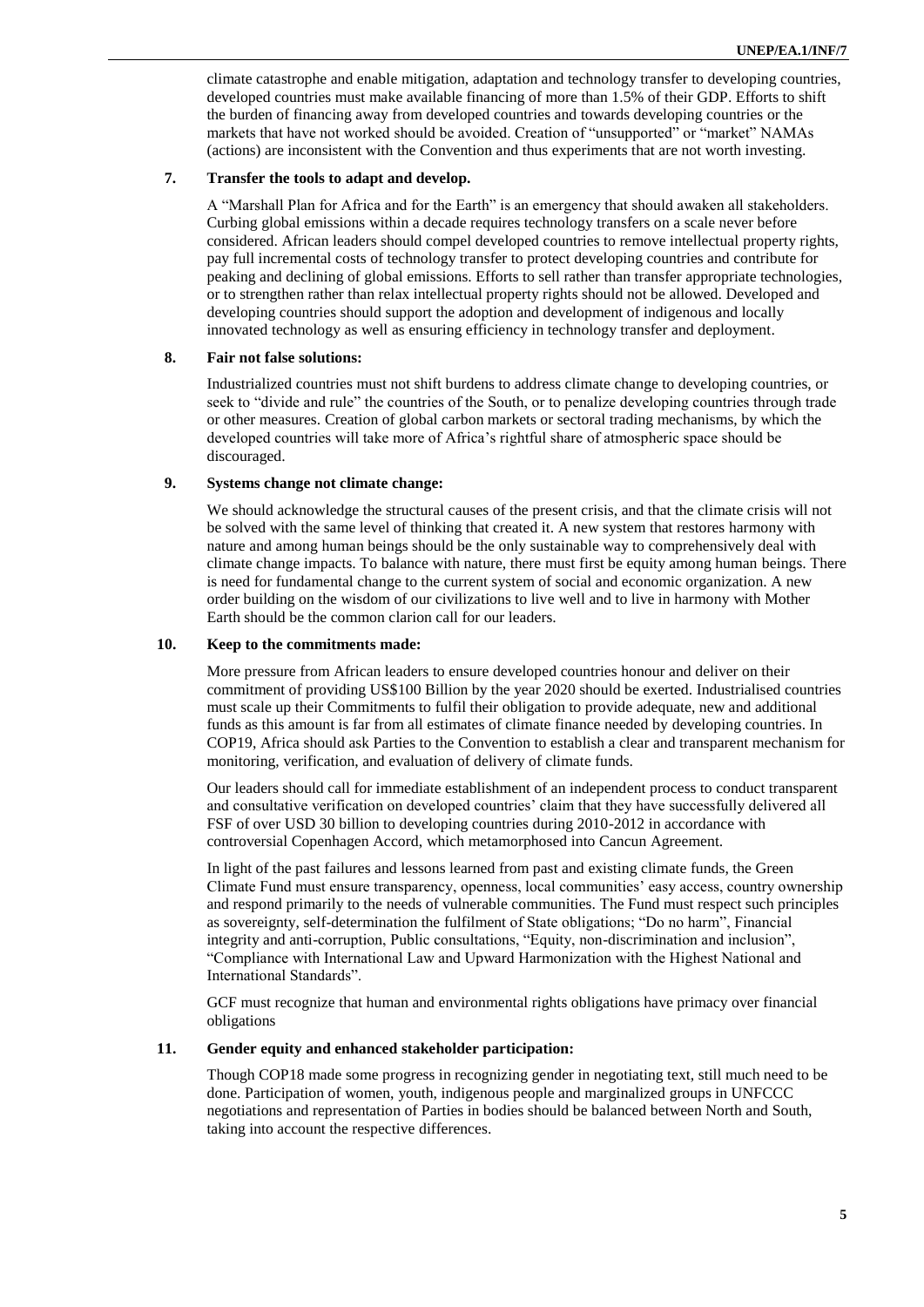# **12. Defend democracy:**

The Since the UNFCCC constitutes the fundamental legal framework on climate change African leaders should demand for establishment of effective and accountable institutions under the Conference of Parties. Any response to the climate crisis that is of the people, by the people and for the people should be the guiding principle of future efforts.

Governments across the world should end years of delay and meet their moral, historical and legal obligations. Movements, people's organizations, civil society groups and citizens from all walks of life are gradually coming together in a global campaign on climate and environmental justice. African civil society's desire is to stand in solidarity with the leaders of any nation who seek a solution to climate change that is founded on justice, builds on the best available science, and ensures the well-being of Africans and other peoples and countries.

### **13. Effective participation in Post 2015 and SDG process**

Africa should promote a Single framework with poverty alleviation at the centre and the three dimensions of sustainable development (environment, economic and social). **A** comprehensive mechanism to deal with the environment should be developed at the level of African Union Commission and the relevant institutional framework for sustainable development should be strengthened and the collaboration and sharing of information between the African missions in New York and the Capitals should be enhanced.

### **14. United Nations Environmental Assembly (UNEA):**

As the strengthened and upgraded UNEP is poised to play an effective role as a follow-up to Rio+20 in integrating three dimensions of sustainable development, the Committee of Permanent Representatives allow full participation of Major Groups. Major Groups already accredited under UN ECOSSOCC should be recognized by UNEA, while elected MGSF Regional Representatives should be accorded speaking rights at the Committee of Permanent Representatives and UNEA. Broader partnerships between UNEP and other organizations in efforts to fulfil its mandate should always be promoted, with UNEP not limiting itself policy formulation but also implementation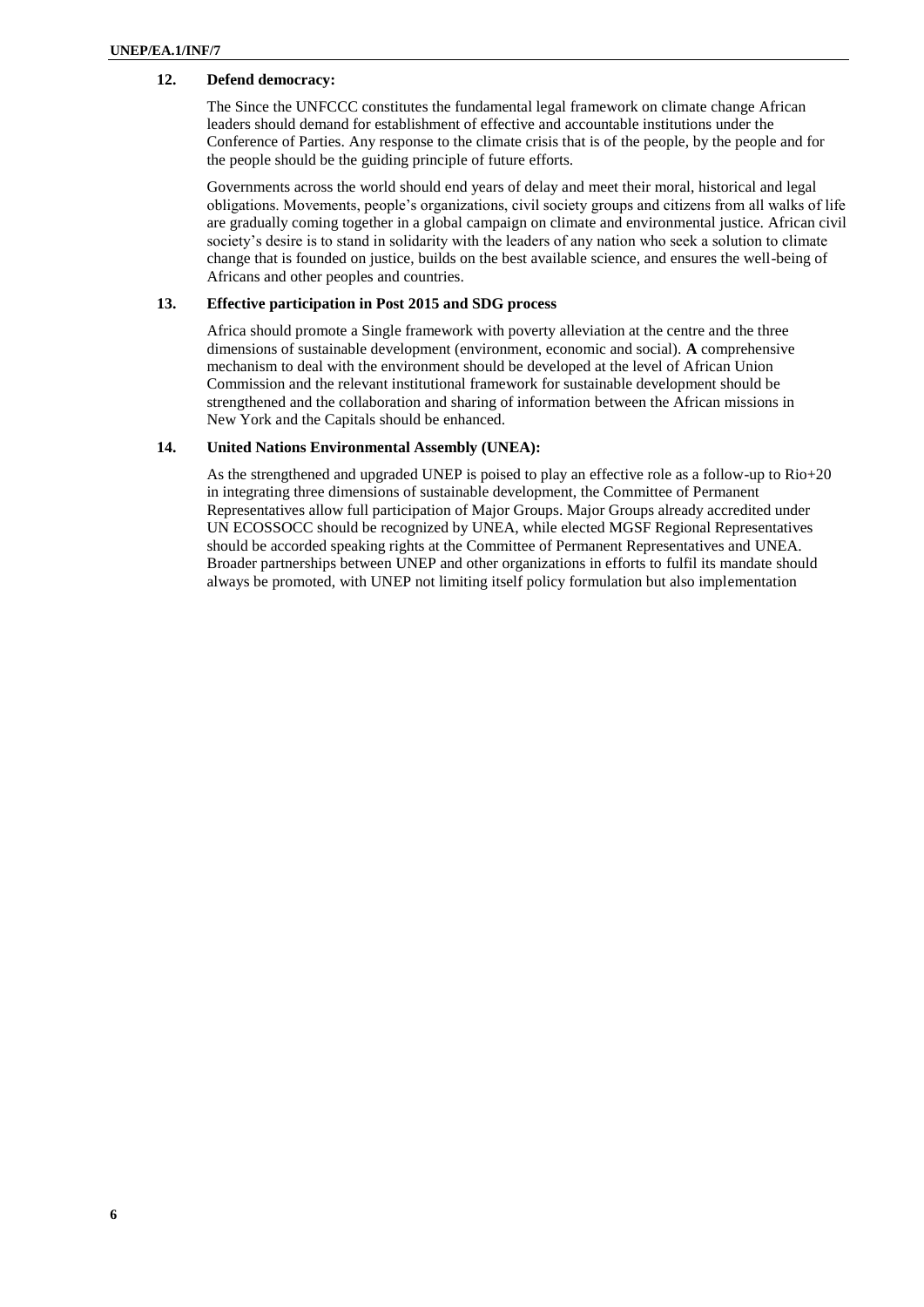# **EUROPE ANNUAL REGIONAL CONSULTATION MEETING (RCM) WITH MAJORGROUPS AND STAKEHOLDERS IN PREPARATION FOR THE 15TH UNEP GLOBAL MAJOR GROUPS AND STAKEHOLDERS FORUM (GMGSF-15) AND FIRST SESSION OF THE UNITED NATIONS ENVIRONMENT ASSEMBLY OF UNEP (UNEA-1), 4-5 NOVEMBER, 2013 (ISTANBUL, TURKEY)**

# **KEY MESSAGES**

The 2013 UNEP European Regional Consultation (RCM) with Major Groups and Stakeholders (MGS) was held from 4 -5 November 2013 in Istanbul, Turkey, and prior to the UN Regional Consultation on the Post-2015 Development Agenda for Europe and Central Asia held from 6-8 November 2013.

The RCM attracted UNEP accredited Major groups and stakeholders in Europe, ROE MGS partners involved in the Environment for Europe (EfE) process, the Caspian Convention, the Carpathian Convention, the Poverty and Environment Initiative, Environment and Security Initiative, the Black Sea, the Pan-European Biodiversity Platform and the European Environment and Health processes (EEHP).

The themes for the consultation included the new mechanisms for the engagement of MGS in UNEP (including UNEA), the 10 Years Framework of Programmes on SCP (10YFP), UNEP's role in the Post-2015 development agenda and SDGs and the implementation of UNEP PoW in the European region.

The following messages were put forward by the participants:

#### *On the new mechanisms for the engagement of MGS in UNEP:*

Welcomed the proposed new mechanisms for stakeholder engagement at UNEP in line with the spirit of paragraph 88h of the Rio Outcome Document;

Stakeholder contributions to UNEP should be based on local, national and regional experiences, practices and knowledge;

We support the principle of participation, meaningful engagement and access to intergovernmental processes for the afore mentioned stakeholders, as expressed in the United Nations General Assembly (UNGA), resolution 67/290 of July 9, 2013 establishing the High Level Political Forum, the HLPF, and further expressed in the Human Rights Covenants, the Arhus Convention and in similar documents of equal formal standing;

We further support the construct of the major groups by the UN at UNCED in 1992 through Agenda 21 and as recognised and further resolved by the Rio 2012 Summit. Also, criteria for stakeholder engagement must be developed, using the criteria enumerated in the 1996 ECOSOC resolution 1996/31 on Consultative Relationship between the United Nations and Non-Governmental Organizations;

Within the current 'nine major groups' configuration, environmental NGOs function today as a sub-set of the NGO major group despite their specific environmental profile and expertise. In the future work of UNEP, UNEP should recognize environmental NGOs as an additional and distinct major group with a guaranteed seat and voice in UNEP processes;

In view of the 'new UNEP' as expressed in the Rio Outcome Document, the mandate for regional representatives, their modalities, functions and roles need to be further adjusted and elaborated, and relevant modalities should be developed with the assistance of UNEP to function as conveners of regional environmental networks and their activities with the representatives of major groups.

In line with practise developed at the first UN Summit in 1992, the 2002 Johannesburg Summit and some of the best practise employed by other UN relevant conferences, accreditation should be given to all interested stakeholder organisation that can prove they comply with basic standards and criteria for organisations developed and utilised by UNEP;

Major groups and other stakeholders should always be given access to the UNEA of UNEP and its subsidiary bodies including the Open Ended CPR (Committee of Permanent Representatives) as well as other CPR meetings as appropriate and when needed; and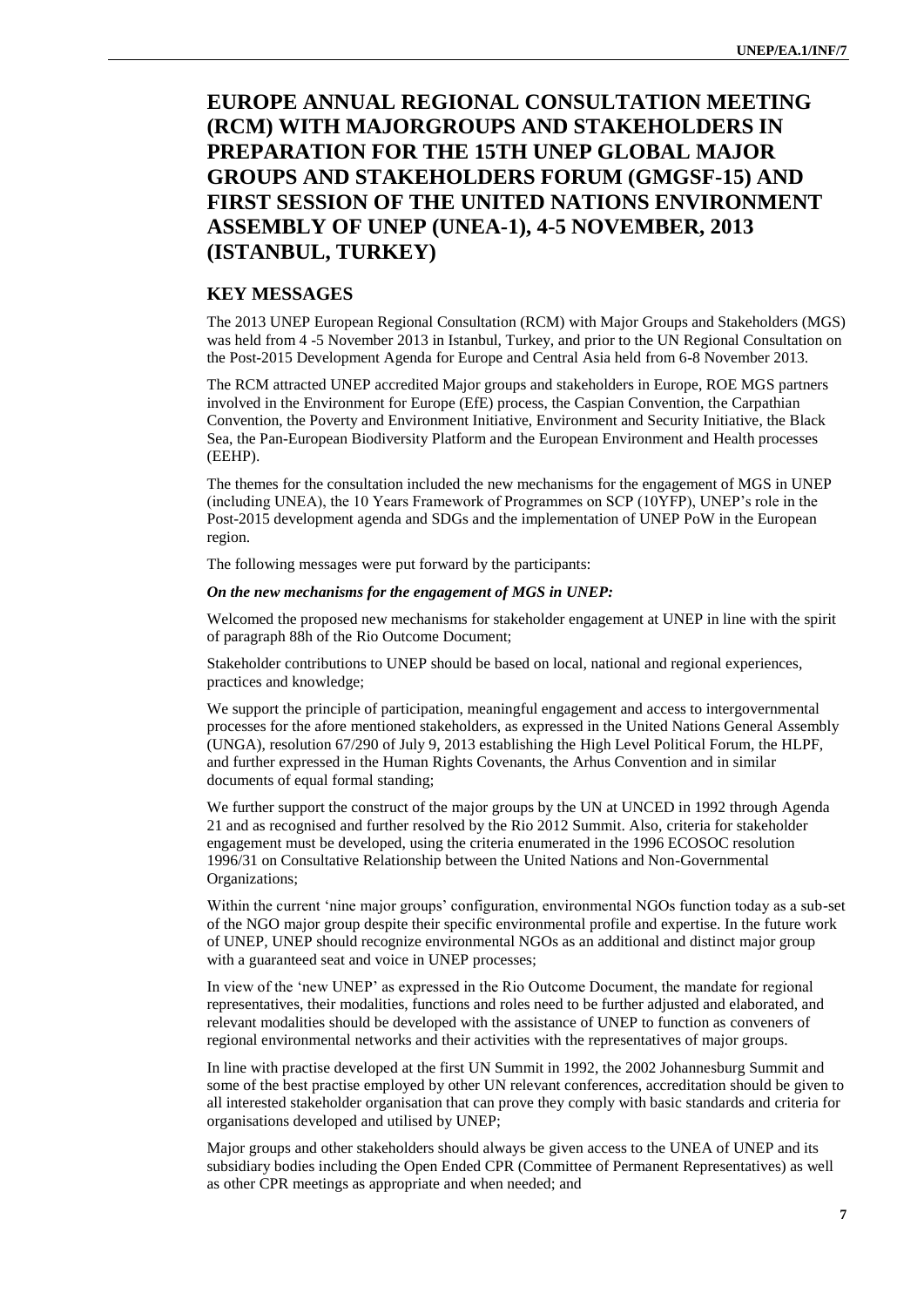The proposed new mechanisms for stakeholder engagement will not succeed without adequate funding. Therefore, adequate funding should be made available to ensure quality input from major groups and other stakeholders, in terms of process as well as thematic work, and to promote continued and credible engagement in UNEP-related issues.

#### *On the 10 Years Framework of Programmes on SCP (10YFP):*

Fully support UNEP's continued role and work to accelerate the shift towards sustainable consumption and production (SCP) patterns in both developed and developing countries;

The 10YFP will only succeed if the international context is appropriate for its implementation. Therefore, we think that the SCP agenda cannot be isolated from other global trade and market policies. As indicated in paragraph 225 of the Rio+20 outcome document harmful and inefficient consumption and production policies and incentives have adverse impacts on the environment and communities at large, and undermine efforts to make sustainable choices and achieve sustainable development;

Therefore, we strongly recommend an accelerated phase out of the unsustainable and harmful subsidies and investments in the energy, agriculture and other sectors;

We strongly recommend that the 10YFP focus on changing and transforming the unsustainable patterns of consumption and production, and going beyond promoting green consumption and production.

We would underline the importance of clearly identifying and directly addressing some of the fundamental obstacles to achieving SCP. These include a debt-based economy, which leads to GDP growth obsession and overconsumption of resources; financial, monetary and economic systems that are not appropriate to implementing SCP; and the existing "consumer blindness", leading to unrealistic consumption growth, without awareness and realization of its environmental and social consequences;

We therefore stress that technical and market based solutions will never be enough to tackle the environmental and social challenges posed by unsustainable patters of consumption and production. We need to focus on fundamental changes in lifestyles, as well as transformation of corporate value from maximizing profit to meeting social and environmental standards and responsibilities as a fundamental and legal objective;

We also caution that the SCP agenda is not only about the environment, but also about social improvements such as labour conditions and health and gender equality;

We recognize the highly energy and resource-intensive production patterns in many sectors contributing to the continued deterioration of the environment through emissions of waste, toxic materials, pollutants, and depletion of scarce resources. 10YFP should be effectively used to promote policies, incentives and actions to create sustainable production and energy patterns;

We are in favour of national and local strategies on SCP, including active stakeholder involvement, to guarantee implementation in the field. An international framework is nevertheless important, to harmonise the policies and regulations and create a level playing field. Capacity building work is also vital, especially for countries that are not very familiar with SCP policies;

We would like to see education and raising awareness on SCP mainstreamed in all programmes (including in school curricula); and

The discussion on sustainable consumption and production should be at the center of the post-2015 development agenda discussion and should also be considered as a stand-alone SDG.

#### *On UNEP's role in the Post-2015 development agenda and SDGs:*

Welcome and support the integrated approach promoted by UNEP and the discussion paper on Embedding the Environment in SDGs, and the UN Europe and Central Asia advocacy paper on "Building more inclusive, sustainable and prosperous societies in Europe and Central Asia";

Support the need to focus on the critical global environmental challenges, especially over the next decade, as choices made within this time frame will be crucial for preventing catastrophic climate change, saving our oceans, and protecting remaining natural forests – all of which are prerequisites for human development and well-being;

The Post-2015 development agenda should also focus on implementing obligations and commitments already made under the different the Multilateral Environmental Agreements;

Ensure the new goals must not only speak to and inspire governments and aid agencies, but the private sector, investors, and the public at large; and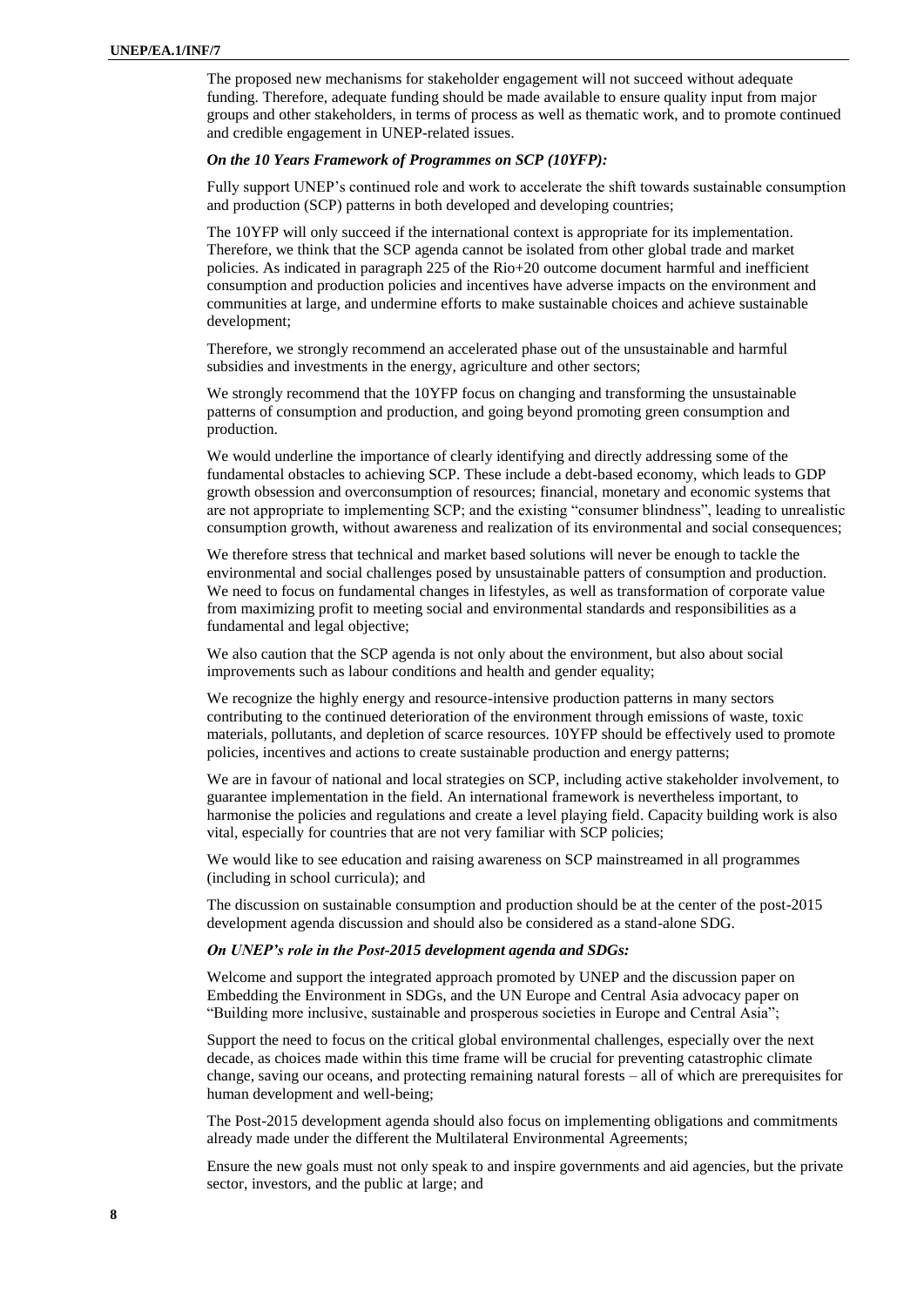Urge UNEP to support and assist the participation of MGS in the post-2015/SDGs related processes to promote the UNEP approach of embedding the environment in all the discussions leading to the SDGs and its implementation.

## *On the implementation of UNEP PoW in the European region:*

Appreciate UNEP's effort for opening opportunities to include the views, expertise and knowledge of MGS in the implementation of the PoW;

Acknowledge UNEP's continued role and contribution in the environment and health process and in particular its continued support for the active participation and engagement of MGS in the process;

Appreciate the national stakeholder consultation for Green Economy and Sustainable Consumption and Production held in different countries with a broad participation of national authorities, international organizations and NGOs; and

Further encouraged UNEP to increase and create additional opportunities to engage NGOs, the private sector, and scientists/academia in the development and implementation of regional programmes.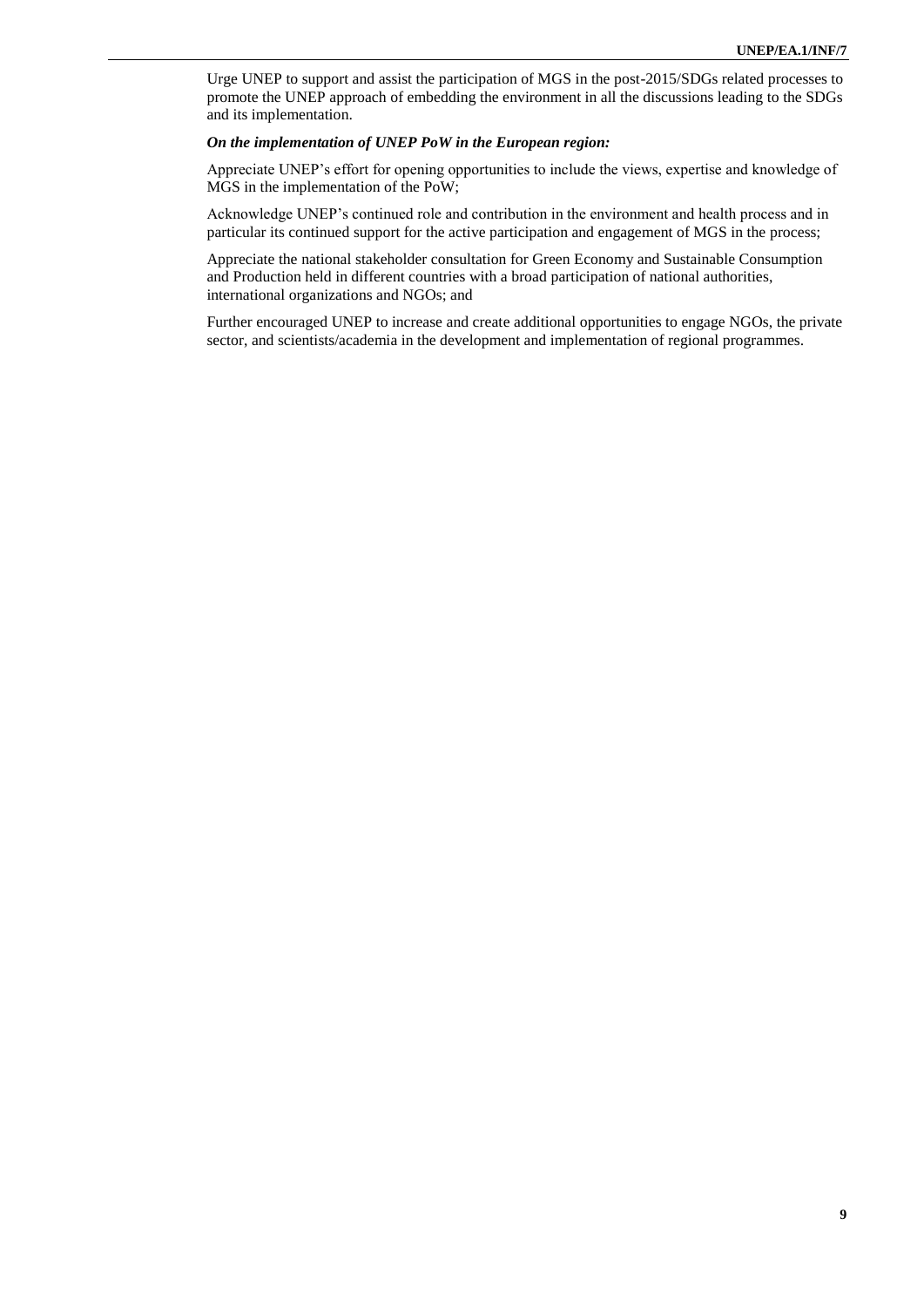# **WEST ASIA ANNUAL REGIONAL CONSULTATION MEETING WITH MAJOR GROUPS AND STAKEHOLDERS IN PREPARATION FOR THE 15TH UNEP GLOBAL MAJOR GROUPS AND STAKEHOLDERS FORUM (GMGSF-15) AND FIRST SESSION OF THE UNITED NATIONS ENVIRONMENT ASSEMBLY OF UNEP (UNEA-1), 26 – 27 NOVEMBER 2013 (AMMAN, JORDAN)**

## **Statement/recommendations**

We, the participants at the Major Groups and Stakeholders Regional Consultation Meeting for West Asia, in preparation for the for the first United Nations Environment Programme General Assembly, and the fifteenth Global Major Groups and Stakeholders Forum (GMGSF-15), held back-to-back with the Arab Water Dialogue, and at which 28 representatives of Major Groups were present on 26-27 of November 2013 in Amman, Jordan, agreed on the following:

#### **Sustainable Development Goals- SDGs**

*Recognizing* the importance of the efforts made by various bodies working on developing the Sustainable Development Goals and Post-2015 Development Agenda, we:

1. *Stress* the importance of balancing the three dimensions of sustainable development (environmental, social and economic) in order to integrate the principles of justice, participation, transparency, accountability, democracy, respect for human rights, gender equality and empowerment of women and disadvantaged groups, in addition to Agenda 21 and Rio principles, namely "common but differentiated responsibilities" (CBDR), and the sovereignty of nations and people over their natural resources.

2. *Stipulate* the need for the global Sustainable Development Goals to take into consideration the specificities, priorities, and capacities of nations, in addition to regional and national policies, with a particular focus on freedom, peace, security, prevention of war and conflict, poverty eradication, in addition to food, energy, water, transportation, along with changing patterns of consumption and production, reduction in land degradation, drought and desertification, biodiversity conservation, disaster reduction and emergency preparation, being key priorities for achieving sustainable development.

3. *Request* that Sustainable Development Goals are clear, concise, scientific and limited in number, implementable with clear targets and measurable indicators that allow for monitoring and evaluating the progress toward sustainability

4. *Emphasize* the need to ensure the basic components or enablers to achieve these goals, particularly effective governance and implementation mechanisms including both the traditional methods such as funding and the development of effective mechanisms to provide opportunities for knowledge, transfer and indigenization of environment-friendly technology, along with capacity building, building partnerships and support for policy development.

5. *Demand* the strengthening of institutional framework for sustainable development at national and regional levels in a way that is in-line with the principles of Rio+20, through establishing effective and transparent bodies or councils, that are connected and accountable to the highest decision making authorities, empowered and mandated to implement and follow up on the Sustainable Development Goals and plans, specifically through:

5.1 The establishment of a Council for Sustainable Development at the regional level that is directly linked to the Economic and Social Council of the League of Arab States, with mechanisms to ensure the engagement of civil society, major groups and stakeholders at all levels.

5.2 The establishment of a Council for Sustainable Development at national level that is directly linked to the executive authority with mechanisms to ensure the engagement of civil society, major groups and stakeholders at all levels.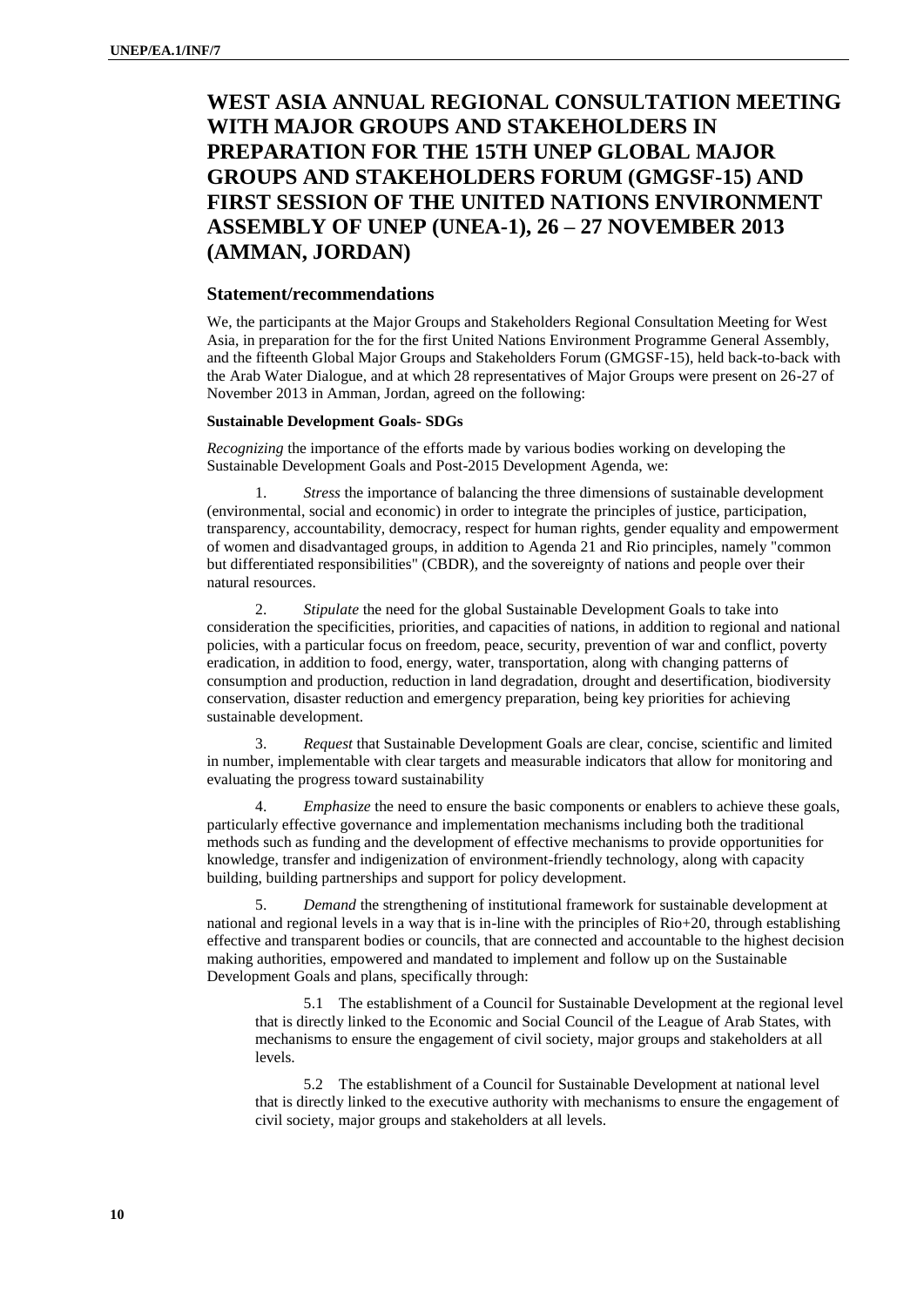## **The right to information access**

6. We *urge* States to activate Principle 10 of the Rio Declaration to make it a fundamental principle of engagement and partnership among civil society, major groups and stakeholders, through:

6.1 The adoption of the Bali Guidelines prepared by UNEP at the regional and national levels and the development of legislation, policies and appropriate mechanisms to ensure the right of access to information concerning the environment and sustainable development.

6.2 The introduction of environmental law principles and the integration of sustainable development concepts within the education curriculum (schools and universities) and extra-curricular awareness programmes.

6.3 The development and establishment of a sustainable development information and data network to support the decision-making and planning processes and initiatives at the government and civil society levels.

6.4 Ensuring the continuous implementation of environmental assessments along with the implementation of environmental impact assessments for all projects and programmes, to ensure impacts and risks are identified, addressed and managed.

6.5 The need to integrate the environmental dimension in national policies, strategies and programmes to achieve the Sustainable Development Goals.

### **Sustainable production and consumption**

7. We *emphasize* the need to take advantage of the 10 Year Framework of Programmes on Sustainable Consumption and Production to contribute towards achieving the Sustainable Development Goals

8. We *urge* the governments of the region to implement the adopted Arab strategy and execute the policies that have been adopted through the 10 Year Framework of Programmes on Sustainable Consumption and Production.

9. We *urge* civil society to play a more active role in advocacy and raising awareness to rationalize consumption and production patterns.

#### **Participation of civil society organizations and stakeholders**

10. We *affirm* the need to update the institutional framework for civil society, major groups and stakeholders engagement in UNEP policy and programs and in achieving the Sustainable Development Goals, and to develop the appropriate guidelines and policies to ensure their effective participation and engagement both at the regional and international levels. We affirm the need to:

10.1 Expand the major groups and stakeholder notion to include representation from other civil society organizations as well as other sectors such as the education sector, the media sector, people with disabilities etc.

10.2 Loosen the accreditation criteria of UNEP and ease the accreditation mechanisms to allow more effective and legitimate representation.

10.3 Ensure the independence of these Major Groups and stakeholders through selforganizing caucuses.

10.4 Adopt the principles related to participation, transparency, accountability, democracy, and good governance within the newly proposed institutional framework (currently under preparation).

10.5 Clarify the role and function of both the newly proposed institutional framework (currently called the Major Groups Facilitating Committee- MGFC) and the regional representation.

10.6 Ensure equal representation between the major groups and regional representation.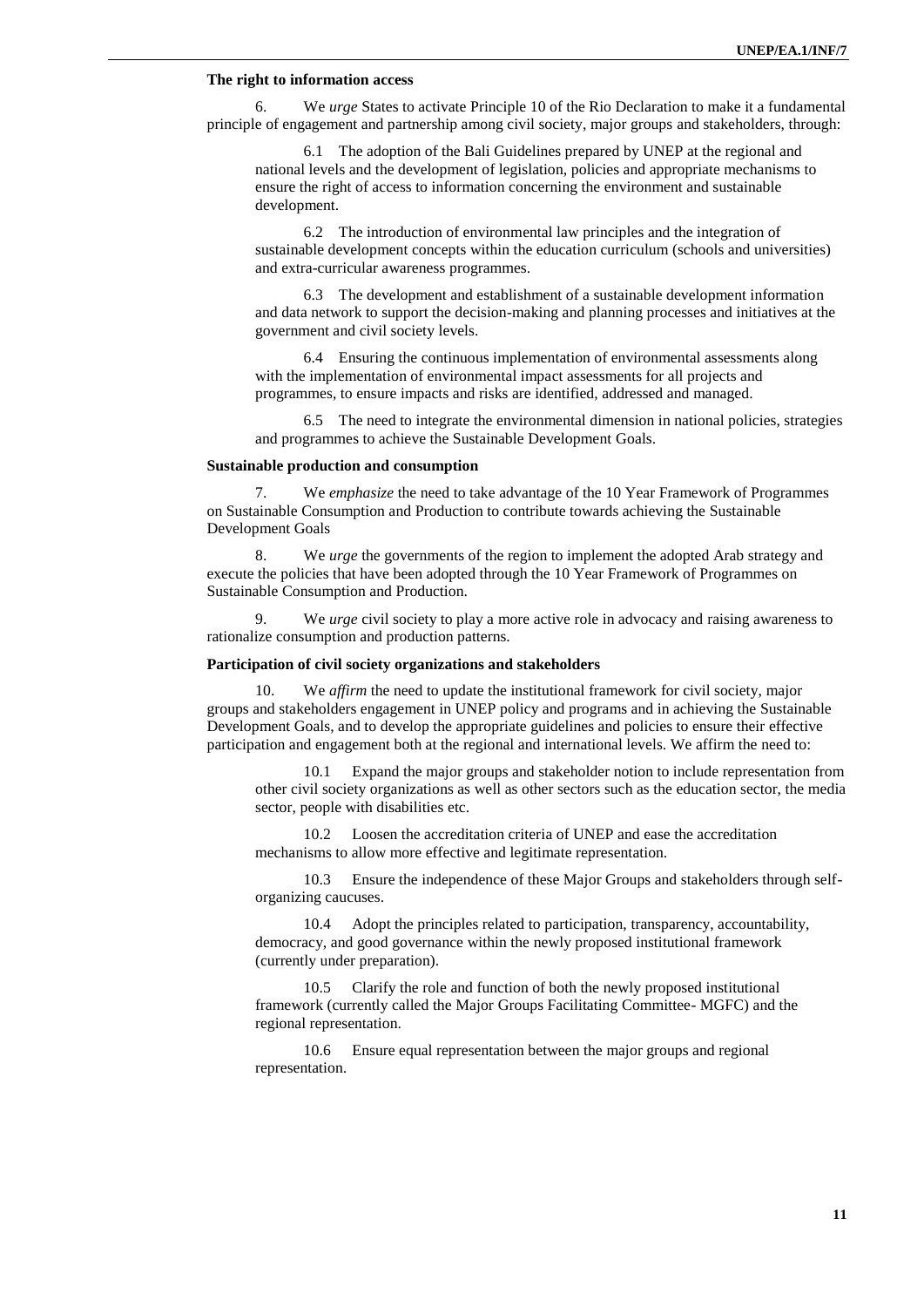## **In regards to all that is related to the West Asia Region**

We request the following:

11. Expanding and ensuring the representation of all civil society organizations and stakeholders (Major Groups) by raising awareness and mobilizing all groups through direct and official communication from UNEP's Regional Office for West Asia

Replicating the proposed institutional framework at the UNEP headquarters in the region, through the establishment of MGS regional committees at the regional level, composed of the various major groups and stakeholders, self-organized and managed on a rotational basis, and ensuring effective follow-up and coordination among them regionally and globally through the regional representation.

13. Strengthening the role of civil society and stakeholders in influencing national, regional and international policies related to the environment through the development of coordination and follow-up mechanisms with all major groups in West Asia, capacity building and establishing an information resource network for knowledge and experience sharing in the region.

Strengthening the role of the Regional Office for West Asia by enabling it to function more effectively by providing all the necessary financial resources to do so.

#### **Regional priorities of West Asia**

Given the political situation, state of war, occupation, conflict and insecurity conditions along with the over-exploitation of natural resources that some countries in West Asia are experiencing, which reflect negatively on the three dimensions of sustainable development, as well as on the local communities and the environment resources, as well as the demographic challenge and unemployment, we request the following:

15. Strengthening the efforts to achieve peace and security in the region and respond to the challenges of countries who suffer from political tensions, occupation, conflicts and insecurity

16. Encouraging a balanced growth in development activities to ensure environmental sustainability and conservation, benefiting from the knowledge sharing and transfer of successful experiences in the region.

17. Devising a comprehensive vision of sustainable development among the Arab countries (including countries in the West Asia region) translated through a unified strategy, which shall be aligned with national plans and initiatives for sustainable development.

18. Sustainable use and management of natural resources at both national and regional levels.

19. Application and implementation of international laws and agreements with respect to infringements of natural resources between countries.

20. Strengthening of regional cooperation in the areas of development whilst encouraging technology transfer in the region through planning and determining the needs to ensure appropriate transfer and nationalization of technology with an emphasis on capacity building and training to ensure the promotion of sustainable development.

21. Encouraging investment in research and development (R&D).

22. Promoting the principles of good governance and anti-corruption in its various forms locally, nationally, regionally and internationally, in addition to ensuring the participation of civil society and stakeholders whilst ensuring transparency and accountability to strengthen their role hence enabling them to perform their role and function as fully capable partners in the development of national plans and policies.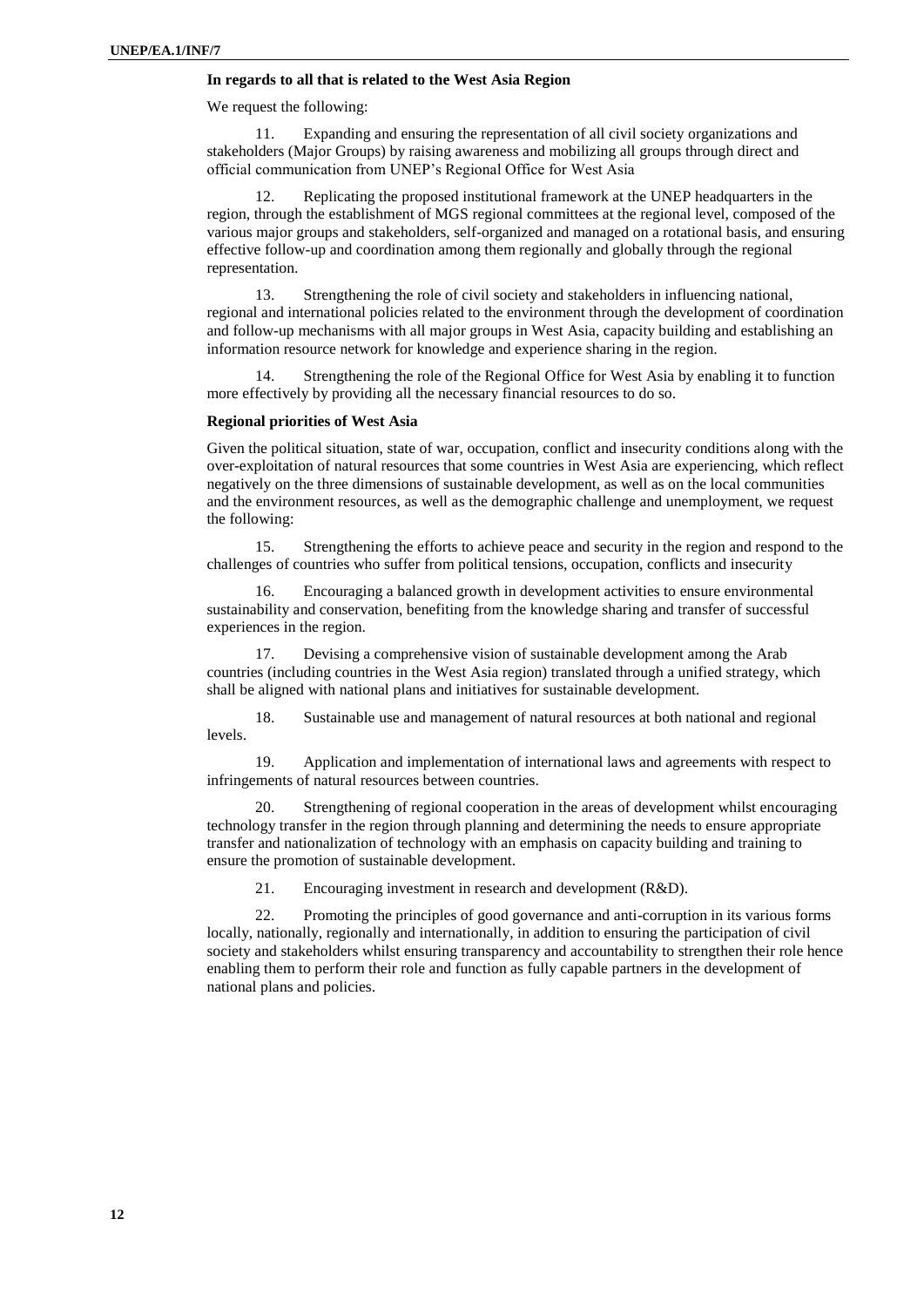# **ASIA AND THE PACIFIC ANNUAL REGIONAL CONSULTATION MEETING WITH MAJOR GROUPS AND STAKEHOLDERS IN PREPARATION FOR THE 15TH UNEP GLOBAL MAJOR GROUPS AND STAKEHOLDERS FORUM (GMGSF-15) AND FIRST SESSION OF THE UNITED NATIONS ENVIRONMENT ASSEMBLY OF UNEP (UNEA-1), 17 – 18 SEPTEMBER 2013 (PHNOM PENH, CAMBODIA)**

# **RECOMMENDATIONS**

84 participants from 23 countries in Asia and the Pacific attended the Asia-Pacific Major Groups and Stakeholders Regional Consultation Meeting organized by UNEP, the Asian Development Bank (ADB), Satagoeri Project and Ecomom Korea and hosted by the Cooperation Committee for Cambodia. The meeting was held at the Imperial Garden & Villa Hotel, from 17-18 September 2013. The participants endorsed the following recommendations as necessary steps towards achieving environmental sustainability.

The environment is the foundation of all human activity and is the cornerstone for poverty alleviation. The key environmental challenges facing the Asia-Pacific region are access and control over natural resources, and the role of environmental sustainability as key elements to realize universal social protection, decent work and living wages and to achieve peace and security. Achieving sustainable consumption and production is also a critical issue of our time. The significant influence of corporations over countries in Asia-Pacific in shaping economic policies is preventing the realization of environmental and social objectives. We need to challenge the development paradigm that focuses only on economic growth while undermining human development and environmental sustainability.

The new development must be based on the principle of non-regression, embrace a holistic, rights based approach, and ensure that the human rights principles of equality, equity, justice – including gender equality and gender justice – non-discrimination, inclusive participation and decision making underpin its policies and practices and respect international human rights instruments such as United Nations Declaration on the Rights of Indigenous Nationalities (UNDRIP), ILO C N. 169 including the right to development.

## **Environment in the Post-2015 Development Agenda and the Sustainable Development Goals (SDGs):**

The approach to the post-2015 development agenda and SDGs must create a constructive path to addressing environmental justice. We recommend that:

- The SDGs adopt a rights-based approach and ecosystem based approach to realize a transformative development agenda ;
- The new SDGs should include substantive targets and indicators to:
	- o Realize clean air and equitable access to clean water, including safe drinking water;
	- o Support sustainable cities and settlements;
	- o Support non-toxic regions;
	- o Ensure progress towards biodiversity conservation, access to and equitable sharing of benefits arising from sustainable use;
	- o Mitigate and adapt to the effects of climate change with the holistic approach;
	- o Move towards energy efficiency and truly renewable energy;
	- o Protect, rehabilitate, conserve and develop natural resources (air, water bodies, oceans, land and forest management).
- There is a comprehensive global mechanism for regulating transnational corporations' activities in undermining sustainable development and national sovereignty and holding them accountable;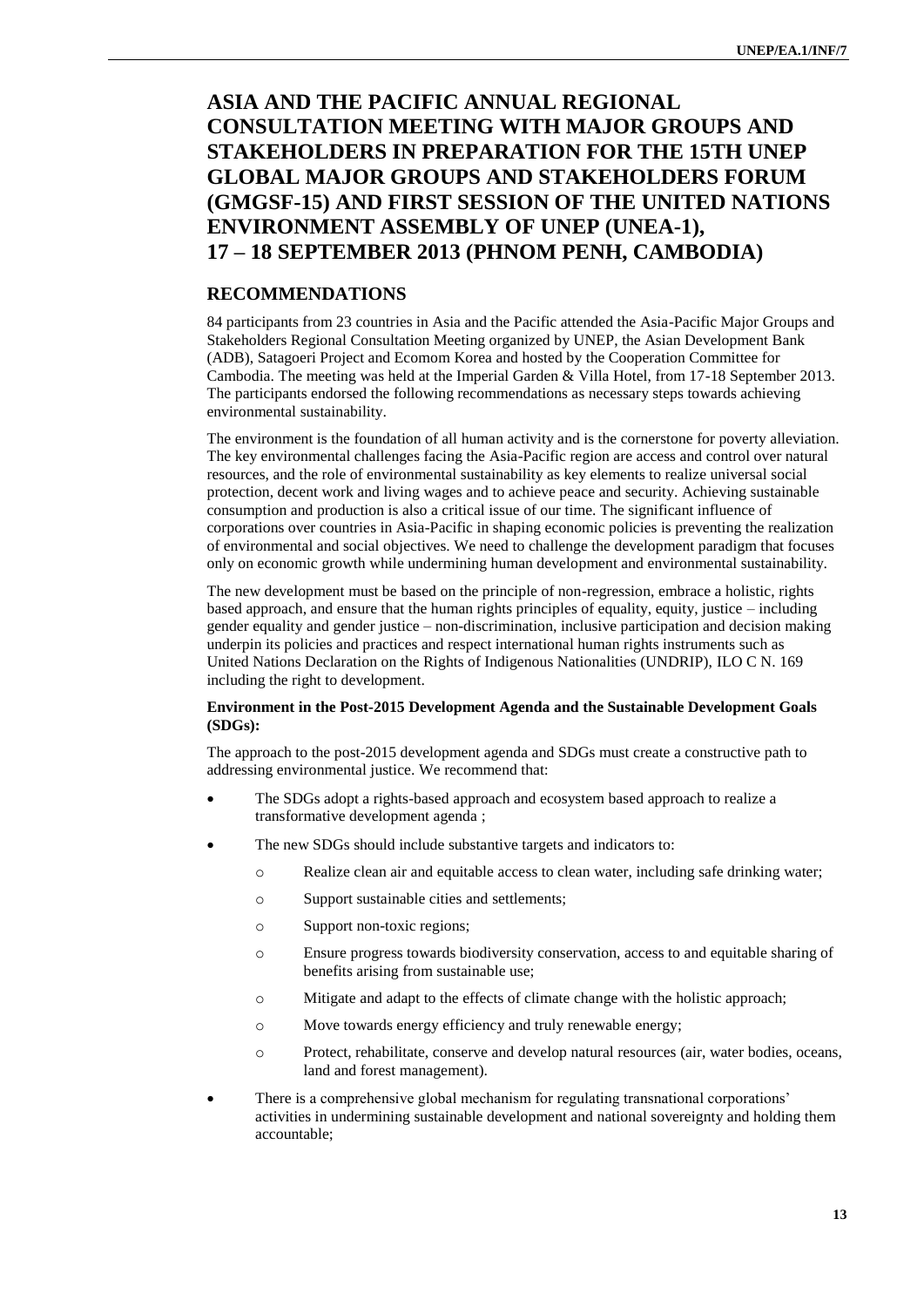- Means of implementation (finance, technology and capacity-building) must be addressed in every goal and should be translated to the grassroots level while recognizing that governance is a necessary enabler for implementation;
- Develop better qualitative and quantitative time-bound indicators for measuring social environment impacts and including distributional aspects;
- Recognize transboundary environmental and social impacts of large-scale infrastructure projects, monoculture plantations, technological interventions, etc. and the need to adapt preventative and/ or mitigation measures.

**Role of Major Groups and Stakeholder Mechanisms:** Civil society has an important role to play in setting development policy which is rooted in their close connection to affected communities. Asia- Pacific civil society input can be facilitated by improving regional engagement in the global processes by:

- Increased support from UNEP to enable more effective civil society engagement in processes;
- Creating a regional Major Group Facilitation Mechanism which would be guided by 11 principles on Stakeholders participation in UNEP that will revisit the current Regional Major Group structure with a Committee of the 9 Major Group Representatives from the region, with the role of establishing thematic working groups based on the agenda of the UN Environment Assembly ;
- Ensure there is greater legitimacy and mandate of the Major Groups by encouraging broader participation of local and national groups especially from marginalized communities and by engaging in consultation with constituencies and building their capacity to engage;
- Bring the Asia-Pacific regional positions beyond UNEP meetings to all relevant regional and global meetings to enhance coherence and congruence of messages ;
- Ensure regular and substantive feedback and follow ups to members of the Major Group for greater transparency, accountability and legitimacy;
- Establish opportunities to interface with Government Representatives at the regional level. This is important for civil society in the region to put forward their messages to Government Representatives and to create opportunities for effective dialogue;
- Use technology to webcast all meetings and take advantage of social media such as twitter and email to collect questions and feedback during these meetings. Lessons could be learnt from UNFCCC working group meetings which are effectively using such technologies;
- Ensure there are stronger processes for local, national and sub-regional consultation to strengthen the regional process and ensure greater legitimacy.

**Green economy and sustainable consumption and production:** We are facing serious barriers to realizing sustainable management of natural resources and waste management. Barriers include ineffective government policies to align to sustainable development priorities and lack of public awareness and barriers to making producers abide to their responsibilities to green production. The significant influence of corporations over countries in shaping economic policies is preventing the realization of environmental and social objectives. At the same time, developed countries are affecting developing countries trade and cooperation agreements which do not address local people's needs. We can overcome these barriers by:

- Recognizing ecological limits in the greening of consumption and production and addressing it through:
	- o Ensuring greater resource efficiency through reducing material input in the production pipeline;
	- o Incentivizing industries to apply green solutions;
	- o Shifting to sustainable energy systems and increasing renewable energy production;
	- o Reviving and promoting traditional values and knowledge.
- Greening budgets through:
	- o Auditing of budgets whether they contribute to greening or not;
	- o Incentivizing industry and public efforts to implement green solutions;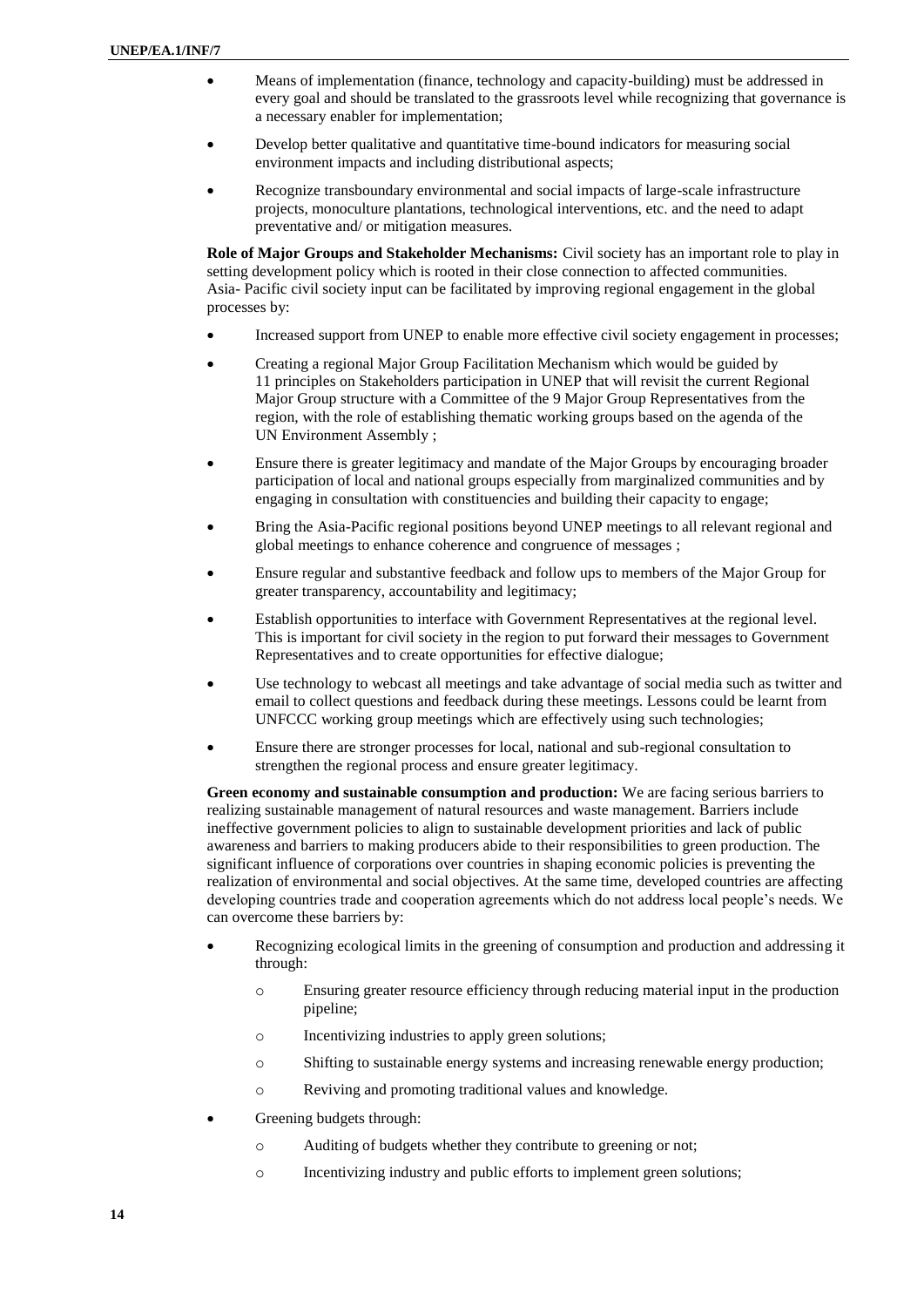- o Introducing policy meters for green budgets should also include wasteland development and increasing renewable energy use, and waste management policies.
- Community mobilizations towards green solutions and shaping economic development policies through:
	- o Education, literacy, and campaigning for free access to correct information;
	- o Strengthening work on community-based solutions to sustainable livelihoods, ecotourism, energy sources etc.;
	- o Community-level ecological waste management such as teaching communities how to manage waste and at the same time advocate for government policies on ecological waste management.
- Support Common but differentiated responsibilities (CBDR) and development justice by:
	- o Giving Communities a say in determining their own development paths and priorities;
	- o Supporting the increased consumption of poor people in the direction of addressing their needs for food, health and housing;
	- o Creating better understanding of economic activities to realize social equity and greater regulation of the social economy and not relying on market-based solutions in reorienting the economy and changing the behavior and lifestyles of the public;
	- o Lobbying governments and multilateral bodies so that economic development policies made at the national and international levels are oriented towards development justice.

**Chemicals and Waste** are having a damaging effect on the livelihoods of farming and rural communities affected by industrial agriculture and mining industry. Poor disposal of hazardous chemicals and GMOs are also affecting food security, human health and ecosystems. We call for the following measures:

#### **At the National level:**

- Ban riverine and ocean disposal of mine tailings ;
- Encourage governments to sign on to relevant international conventions e.g. Rotterdam Convention, Stockholm Convention on Persistent Organic Pollutants (POPs), the Minamata Convention on Mercury, Universal Declaration of Human Rights; the International Covenant on Economic, Social and Cultural Rights;
- Establish a Commission of Enquiry into contamination by mining companies, of which government is a shareholder;
- Shift to organic agriculture and/or reduction of chemicals in farming and local practices;
- Promote community-based certification schemes for organic products;
- Establish monitoring and evaluation of impacts on human health and soil, air and water quality;
- Establish participatory methodology for rural women to change to more sustainable farming systems;
- Introduce community-level waste management and recycling of green waste;
- Encourage governments to pass and implement chemical-specific legislation;
- Reinforce and implement capacity-building for users and traders in chemicals;
- Embed environmental services into social and economic systems, including micro-finance;
- Increase accountability of polluters through mechanisms that bind polluters to respect human rights;
- Respect and promote the use of traditional knowledge skills and practices for sustainable livelihoods.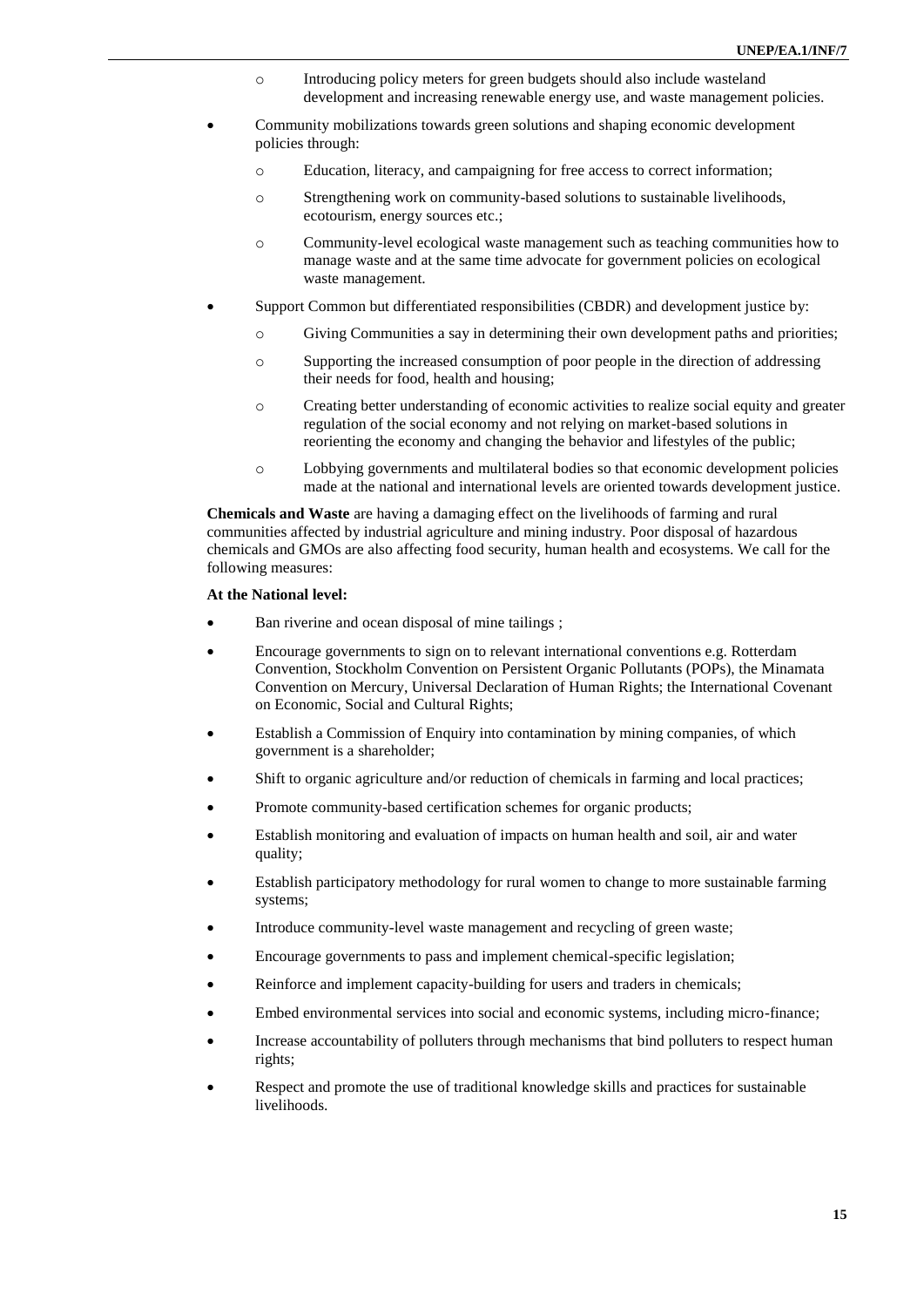## **At the International level:**

- Invite the Special Rapporteur from UN Permanent Forum on Indigenous People's to carry out a report on compliance;
- Establish sub-regional and/or regional facilities for environmentally sound disposal of hazardous waste and products containing toxic substances, including e-waste and impose a ban on the export of toxic and hazardous waste from developed countries to under-developed countries which are being used as dumping grounds for such wastes;
- Establish sub-regional and/or regional facilities for a global program of monitoring human health for toxics and endocrine-disrupting chemicals;
- Establish sub-regional and/or regional mechanism to assess the potential environmental, social and economic impacts of new technologies and development interventions, with active participation of civil society;
- More collaboration between FAO and UNEP on funding the shift to organic farming.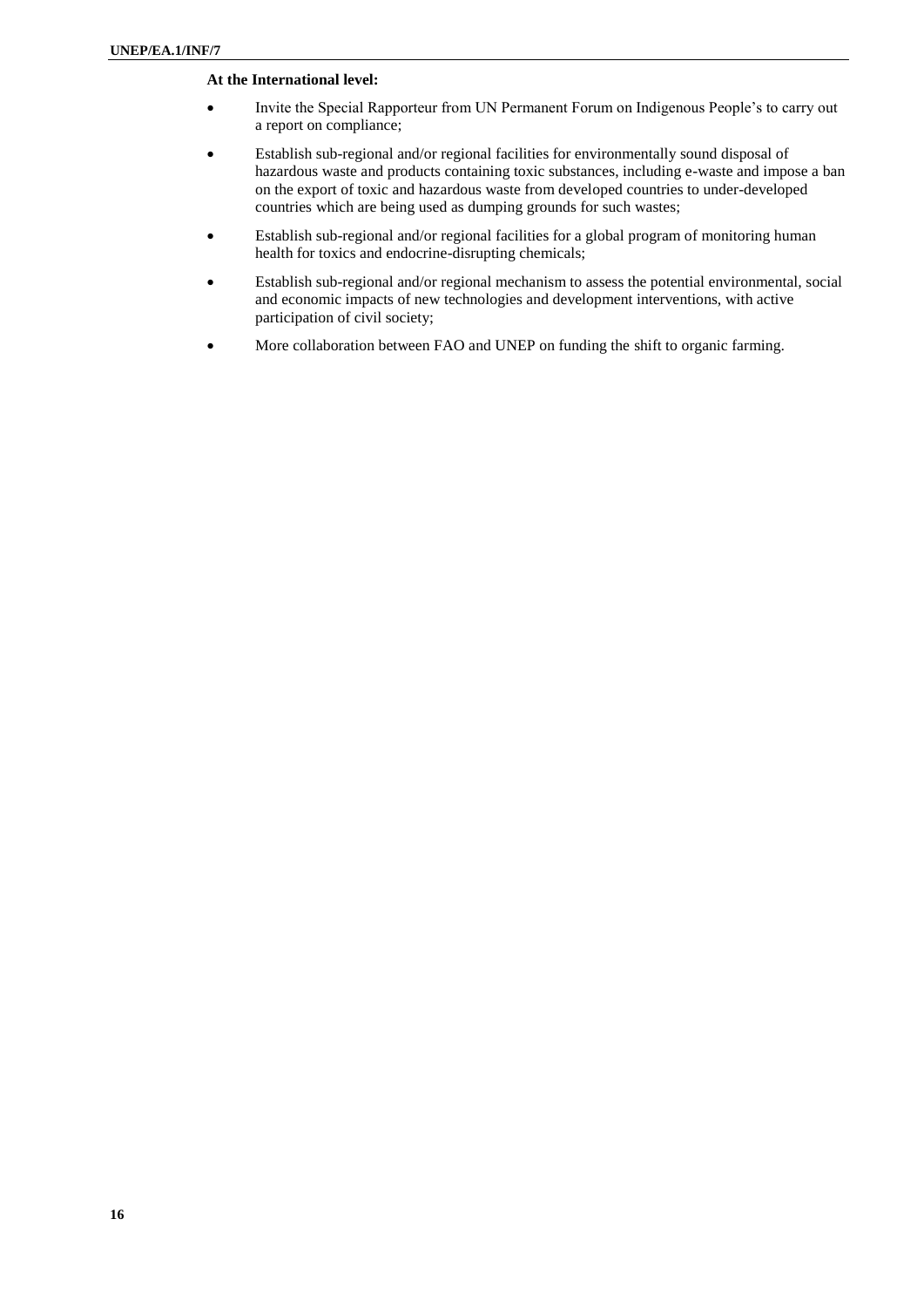# **OF THE LATIN AMERICA AND THE CARIBBEAN REGIONAL CONSULTATION MEETING WITH MAJOR GROUPS AND STAKEHOLDERS IN PREPARATION FOR THE 15TH SESSION OF THE GLOBAL MAJOR GROUPS AND STAKEHOLDERS FORUM (GMGSF-15) AND THE FIRST SESSION OF THE UNITED NATIONS ENVIRONMENT ASSEMBLY (UNEA-1) OF UNEP ), 18 AND 19 NOVEMBER 2013 (PANAMA CITY, PANAMA)**

# **RECOMMENDATIONS**

We, the representatives of the Major Groups and Stakeholders in Latin America and the Caribbean, at the UNEP Regional Consultation Meeting held on 18 and 19 November 2013 in Panama City, Panama, in preparation for the first meeting of the United Nations Environment Assembly of UNEP and the 15th Session of the Global Major Groups and Stakeholders Forum, agree to support the following initiatives: the implementation of Principle 10 of the Rio Declaration, the Sustainable Development Goals and the 10-Year Framework on Sustainable Consumption and Production, as well as the strengthening of participation of civil society organizations by adopting a policy for their involvement. Consequently,

Regarding the policy for involving the Major Groups and Stakeholders, **we call upon** the States to:

- (i) move forward on the basis of the principle of non-retrogression;
- (ii) include other, currently excluded groups, which could be incorporated based on the concept of  $9+$ :
- (iii) ensure a broadened participation of civil society organizations in UNEA and the Committee of Permanent Representatives (CPR), as well as in any current or future subsidiary body;
- (iv) amend Rule of Procedure 69 to allow local and national organizations to also have access to accreditation;
- (v) permit the accreditation of organizations that: (a) are not-for-profit institutions; (b) work on sustainable development issues with an emphasis on the environment; (c) have a minimum of two years' experience (except for those focused on children and adolescents); (d) work at the international, regional, national or local levels; and (e) have been legally established (except for those that work on issues relating to indigenous peoples, local communities and children and adolescents);
- (vi) ensure the participation of civil society organizations in drafting agendas of meetings linked to the UNEP policymaking cycle, especially—but not exclusively—Regional Consultation Meetings, meetings of the Global Major Groups and Stakeholders Forum and those of UNEA;
- (vii) ensure equal status and opportunities between representatives of major groups and those of the regions;
- (viii) ensure that representatives of the Major Groups are elected democratically by organizations of those groups, through public invitations and the dissemination of information on candidates;
- (ix) ensure that regional representatives are democratically elected by attendees of Regional Consultation Meetings;
- (x) establish clear accountability mechanisms for representatives of the Major Groups and Stakeholders Forum, whether they represent the Major Groups or the regions, including reports on their participation at each meeting or forum, as well as a report at the end of their mandate.

Regarding the implementation of Principle 10 of the Rio Declaration:

**We welcome** the adoption of the Declaration on the Application of Principle 10 of the Rio Declaration on Environment and Development as the beginning of an open multilateral process undertaken to adopt an instrument for Latin America and the Caribbean embodied in a regional roadmap.

**We appeal** to the countries of the region that have not yet joined this process to do so without delay. Similarly, we ask the signatory countries to ensure the participation of all Major Groups and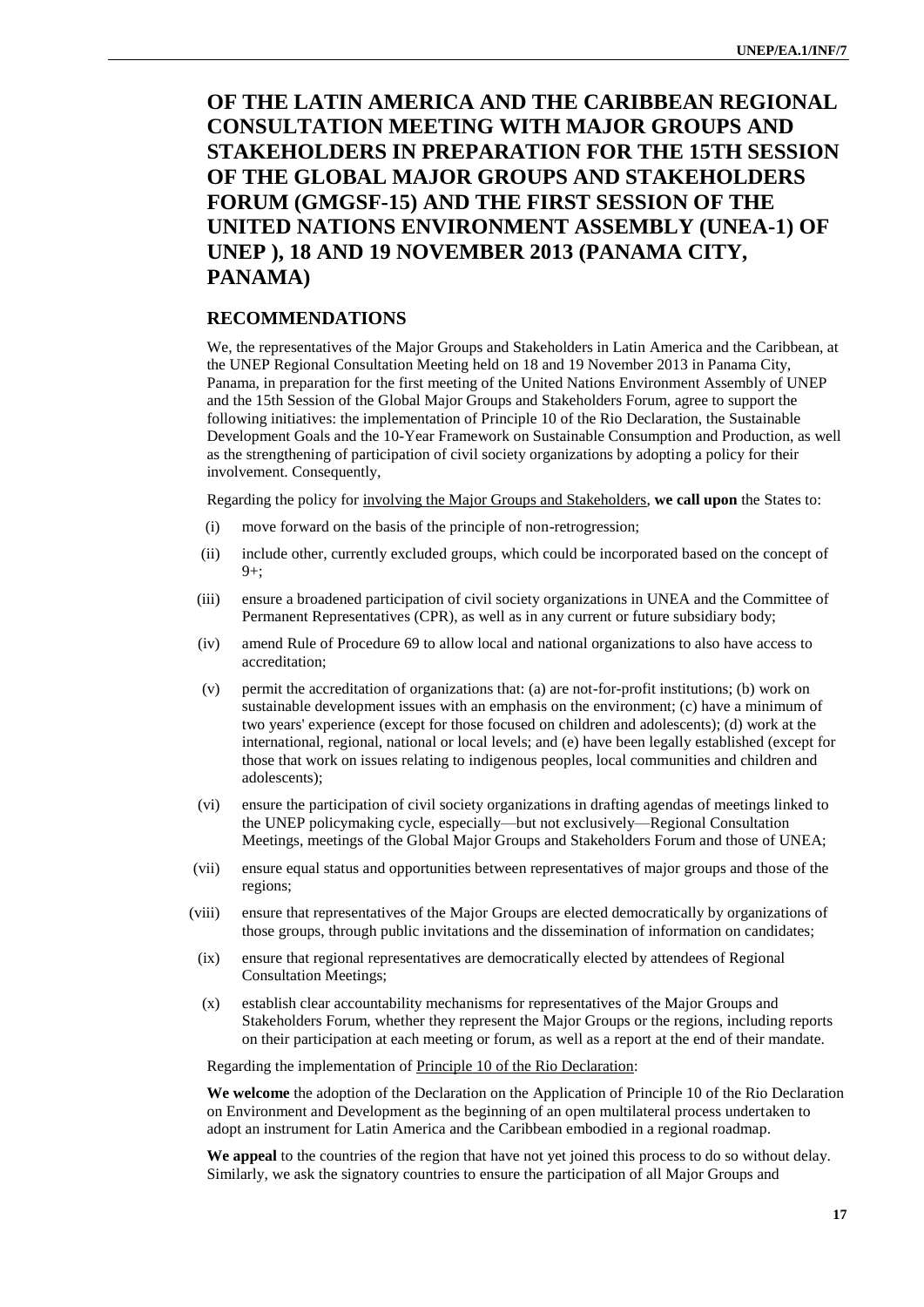Stakeholders in the process of negotiating and implementing this instrument, taking into account the Bali Guidelines as they carry out these endeavours.

**We encourage** UNEP to strengthen coordination and cooperation mechanisms with intergovernmental agencies linked to sustainable development, especially with the High Level Political Forum (HLPF) and the regional economic commissions in general, in particular the Economic Commission for Latin America and the Caribbean (ECLAC), in order to work in an integrated manner and achieve greater internal consistency, promoting the active participation of civil society representatives in the process.

**We urge** the States of the region to build and strengthen the regulatory framework and the monitoring and accountability mechanisms, in order to implement and ensure the effective implementation of Principle 10.

Regarding the Sustainable Development Goals:

**We invite** the States to promote the active participation of the Major Groups and Stakeholders at the different stages of the processes of defining the Sustainable Development Goals, with a view to channelling their visions, proposals and concerns at the local, national, subregional, regional and global levels.

**We ask** the States to:

- (i) extract the lessons learned and best practices stemming from the design and implementation of the Millennium Development Goals, to facilitate
- (ii) integration and balance between economic development, social equity and environmental sustainability;
- (iii) recognize the relevance of the binding and non-binding instruments, and encourage and reinvigorate local Agenda 21 and the Earth Charter; and
- (iv) respect different worldviews on development as well as those of Indigenous peoples and local communities. All of this in order to formulate the Sustainable Development Goals so as to frame public policy and realign the priorities of international cooperation.

Regarding the 10-Year Framework on Sustainable Consumption and Production:

**We urge** the States to facilitate the participation of the Major Groups and Stakeholders in formulating, developing and implementing the programmes approved with regard to the 10-Year Framework on Sustainable Consumption and Production (10YFP). Furthermore, we maintain that it is necessary to incorporate a programme to support Small and Medium Enterprises (SMEs), which are one of the four priorities identified at the Forum of Ministers of Environment of Latin America and the Caribbean.

We, the representatives of the Major Groups and Stakeholders of Latin America and the Caribbean, are committed to actively take part in building participatory processes and opportunities that draw together civil society and the States, in order to achieve sustainable development in the region.

Given in Panama City on 19 November 2013.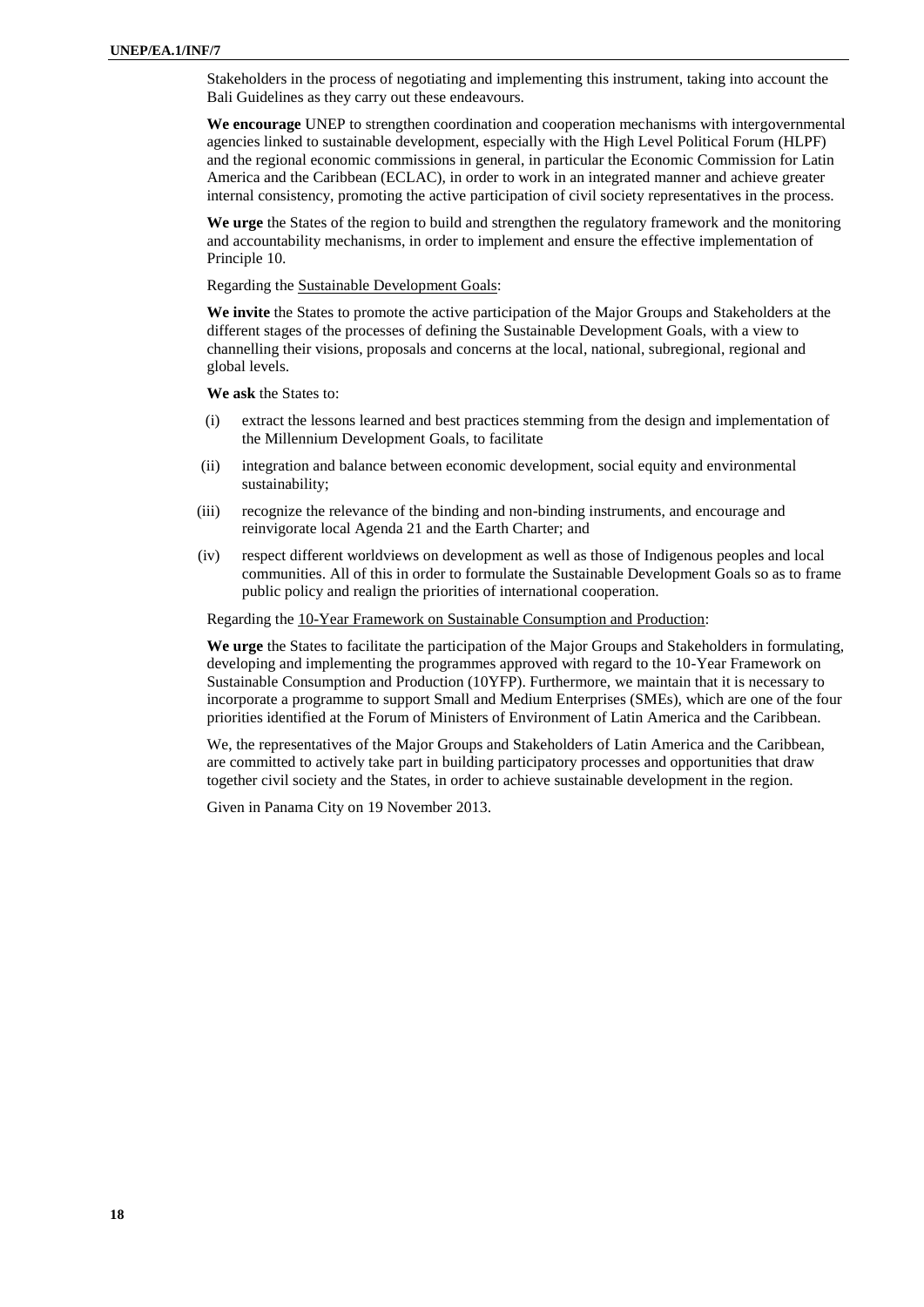# **NORTH AMERICAN ANNUAL REGIONAL CONSULTATION MEETING WITH MAJOR GROUPS AND STAKEHOLDERS IN PREPARATION FOR THE 15TH UNEP GLOBAL MAJOR GROUPS AND STAKEHOLDERS FORUM (GMGSF-15) AND FIRST SESSION OF THE UNITED NATIONS ENVIRONMENT ASSEMBLY OF UNEP (UNEA-1), 3-4 DECEMBER 2013 (WASHINGTON D.C., USA)**

# **KEY MESSAGES**

In addition to broader concerns regarding a sustainable future, the two main themes for the Major Groups and Stakeholders (MGS) consultation were integrating environmental sustainability into the post-2015 development agenda and improving stakeholder engagement within UNEP.

Key points raised by participants at the Consultation are enumerated below.

*These key messages reflect areas of general consensus. However, the various groups present do not necessarily endorse every conclusion.*

#### **Integrating Environmental Sustainability into the Post-2015 Agenda**

Discussions on this theme revolved around the development of a new sustainability narrative. Urgency is central to the new narrative, stemming from the need to accept the physical limits to the Earth's carrying capacity. Environmental sustainability requires a global response. The new narrative should be relatable to all geographies, cultures and circumstances.

Integrating environmental sustainability into the post-2015 agenda requires an overarching narrative framework into which the Sustainable Development Goals (SDGs) are placed, and which can be used to guide the development of programs for their implementation. In an effort to limit the overall goals to a manageable number, the SDGs should feature a layered approach to the post-2015 development agenda. Environmental sustainability should be woven throughout the goals, with targets, metrics and indicators that are grounded in accepted science.

This framework should include:

- An emphasis on a rights-based approach, with a focus on human rights, but including other forms of rights, such as an intrinsic right to life for other species in their own habitat;
- An emphasis on universal responsibilities, acknowledging that sustainability will need to accommodate development in emerging economies;
- An emphasis on social and cultural values, meaning that while we are aware of economic and institutional dynamics, the post-2105 agenda is not driven by them;
- An emphasis on inclusion;
- An emphasis on well-being, which includes, but goes beyond, material well-being;

Other issues raised included ensuring that environmental sustainability was also embedded in the multilateral trade agreements that are outside the framework of UNEP, the SDGs and the post-2015 agenda.

There should be an SDG on Sustainable Consumption and Production (SCP) with the 10 Year Framework of Programmes (10YFP) on SCP framed as the means for implementation.

#### **Improving Stakeholder Engagement in UNEP**

UNEP should seek to broaden its stakeholder engagement beyond the nine Major Groups to increase the diversity of expertise and potentially include additional sectors. UNEP should revisit the rules for accreditation and change the requirements to allow national and regional groups.

There was concern that the eleven Principles of Stakeholder Engagement drafted and approved at the 14th GMGSF were not entirely reflected in the new proposed policy.

The Regional Offices of UNEP should also expand civil society presence and participation, recognizing that civil society organizations have a responsibility to develop their own means to be present and to participate.